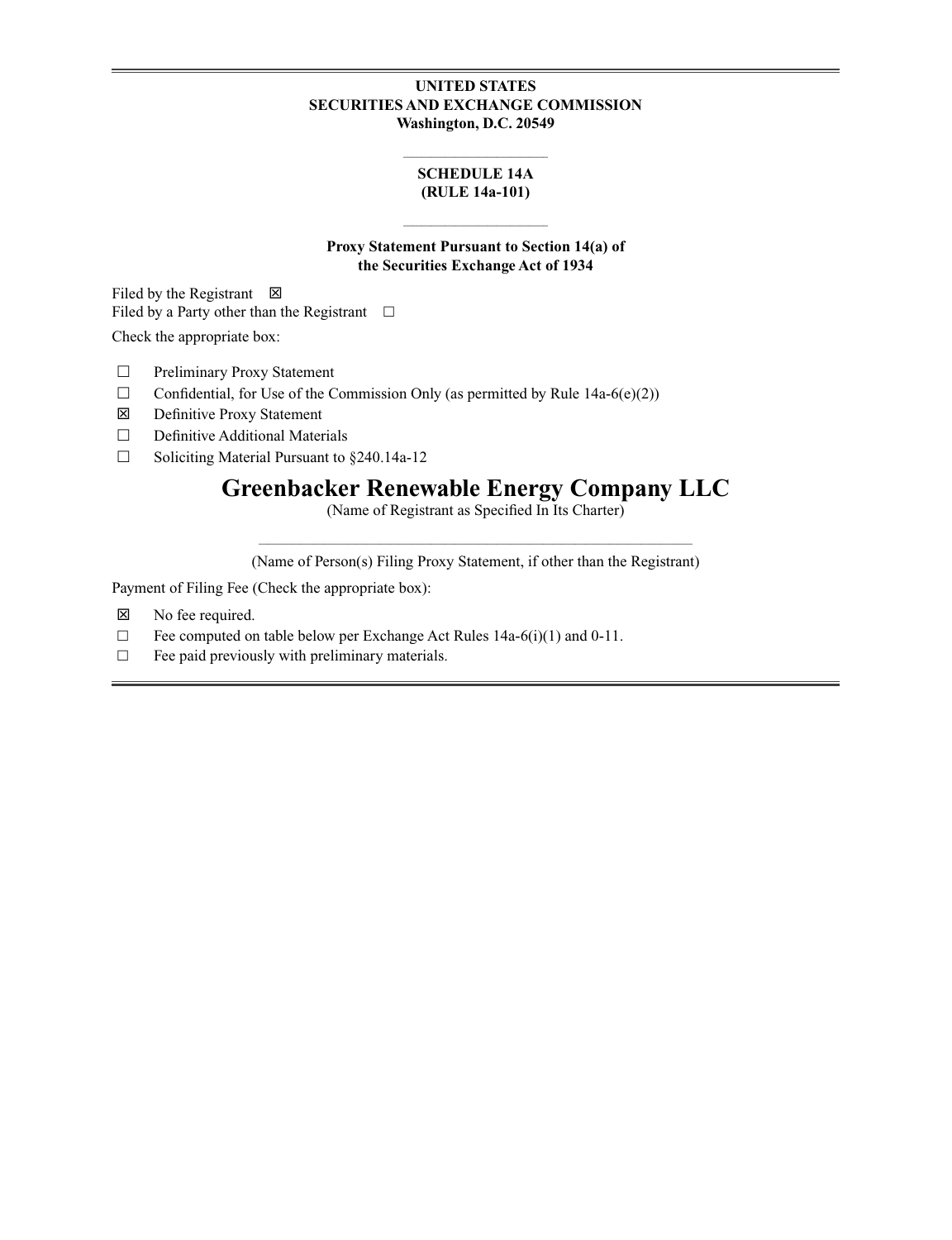### **Greenbacker Renewable Energy Company LLC 230 Park Avenue, Suite 1560 New York, NY 10169**

Dear Member:

You are cordially invited to attend the 2022 Annual Meeting of Members (the "Annual Meeting") of Greenbacker Renewable Energy Company LLC (the "Company"), to be held virtually at **9:00 A.M.**, Eastern time, on **May 31, 2022**. The meeting can be accessed by visiting *www.proxypush.com/greenbacker*, where you will be able to listen to the meeting live and vote online.

The Notice of 2022 Annual Meeting of Members and Proxy Statement accompanying this letter provide an outline of the business to be conducted at the Annual Meeting. At the Annual Meeting, you will be asked: (i) to elect seven directors of the Company, who will each serve for a term of one year, or until his/her successor is duly elected and qualified; and (ii) to transact such other business as may properly come before the Annual Meeting, and any adjournments or postponements thereof.

It is important that your membership interests in the Company (the "Shares") be represented at the Annual Meeting regardless of the number of Shares you hold. If you are unable to attend the Annual Meeting in person, we urge you to complete, date and sign the enclosed proxy card and promptly return it in the envelope provided or vote via the Internet at the Company's electronic voting site at *www.proxypush.com/greenbacker*. If you do attend the meeting and wish to vote in person, you may revoke your proxy at the meeting.

To attend the Annual Meeting you must register in advance, using your control number and other information, at *www.proxypush/greenbacker* prior to the deadline of May 27, 2022 at 5:00 p.m. Eastern Time. Upon completing your registration, you will receive further instructions via email, including your unique link that will allow you to access the Annual Meeting and vote online during the meeting.

The Annual Meeting will begin promptly at 9:00 a.m. Eastern Time on May 31, 2022. Online access will open approximately at 8:45 a.m. Eastern Time, and you should allow ample time to log in to the meeting and test your computer audio system. We recommend that you carefully review the procedures needed to gain admission in advance. There will be technicians ready to assist you with any technical difficulties you may have accessing the virtual meeting. If you encounter any difficulties accessing the virtual meeting during check-in or during the meeting, please call the technical support number that will be listed on the email you will receive after completing your registration.

Sincerely,

/s/ Charles Wheeler

Charles Wheeler *President & Chief Executive Officer*

May 11, 2022 New York, New York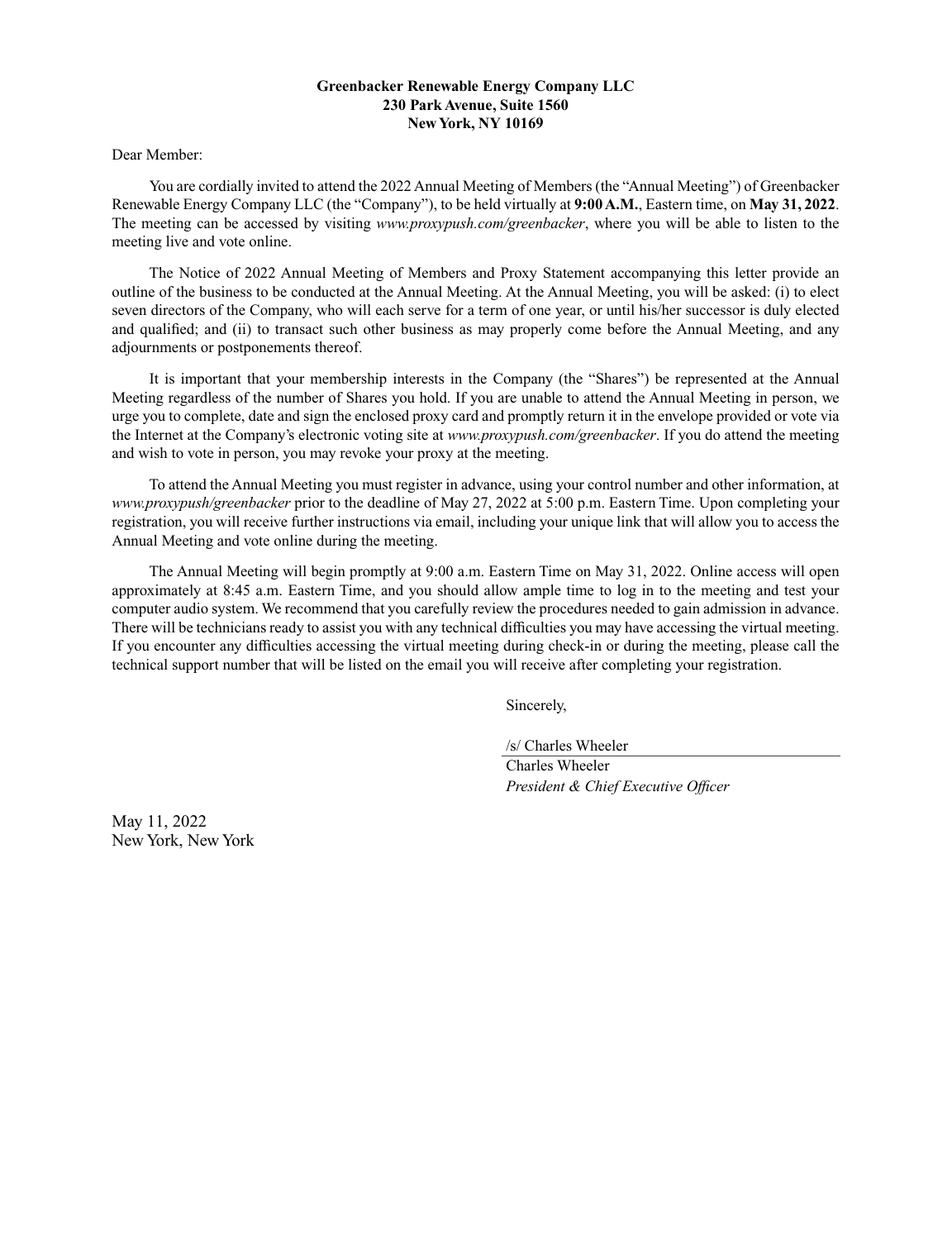## **Greenbacker Renewable Energy Company LLC 230 Park Avenue, Suite 1560 New York, NY 10169**

# **NOTICE OF 2022 ANNUAL MEETING OF MEMBER TO BE HELD ON MAY 31, 2022**

Notice is hereby given that the 2022 Annual Meeting of Members (the "Annual Meeting") of Greenbacker Renewable Energy Company LLC (the "Company") will be held virtually by visiting *www.proxypush.com/greenbacker* on **May 31, 2022**, at **9:00 A.M.**, Eastern Time, to consider and act upon the following:

- 1. To elect the seven members to the Company's Board of Directors to hold office until the next annual meeting of members or until their respective successors have been elected and qualified.
- 2. To transact such other business as may properly come before the Annual Meeting or any reconvened meeting following any adjournment or postponement thereof.

You have the right to receive notice of and to vote at the Annual Meeting if you were a member of record at the close of business on April 1, 2022 (the "Record Date").

To attend the Annual Meeting, you must register in advance, using your control number and other information, at *www.proxypush/greenbacker* prior to the deadline of May 27, 2022 at 5:00 p.m. Eastern Time. Upon completing your registration, you will receive further instructions via email, including your unique link that will allow you to access the Annual Meeting and vote online during the meeting.

The Annual Meeting will begin promptly at 9:00 a.m. Eastern Time on May 31, 2022. Online access will open approximately at 8:45 a.m. Eastern Time, and you should allow ample time to log in to the meeting and test your computer audio system. We recommend that you carefully review the procedures needed to gain admission in advance. There will be technicians ready to assist you with any technical difficulties you may have accessing the virtual meeting. If you encounter any difficulties accessing the virtual meeting during check-in or during the meeting, please call the technical support number that will be listed on the email you will receive after completing your registration.

If you are unable to attend, please sign the enclosed proxy card and return it promptly in the self-addressed, postage-prepaid envelope provided or vote via the Internet at the Company's electronic voting site at *www.proxypush. com/greenbacker*. Please refer to the voting instructions provided on your proxy card or on the electronic voting site, as applicable. In the event there are not sufficient votes for a quorum or to approve the proposal at the time of the Annual Meeting, the Annual Meeting may be adjourned in order to permit further solicitation of proxies by the Company.

# **YOUR VOTE IS IMPORTANT!**

**Instructions on how to vote your shares are contained in the Proxy Statement and your proxy card. The Company has enclosed a copy of the Proxy Statement, the proxy card and the Company's Annual Report on Form 10-K for the year ended December 31, 2021 (the "Annual Report"). The proxy statement, the proxy card and the Annual Report are also available on the Company's website at** *www.greenbackercapital.com/ greenbacker-renewable-energy-company.*

Submitting your proxy does not affect your right to vote in person if you decide to attend the Annual Meeting. You are urged to submit your proxy as soon as possible, regardless of whether or not you expect to attend the Annual Meeting. You may revoke your proxy at any time before it is exercised at the Annual Meeting.

By Order of the Board of Directors,

/s/ Charles Wheeler

Charles Wheeler *President & Chief Executive Officer*

May 11, 2022 New York, New York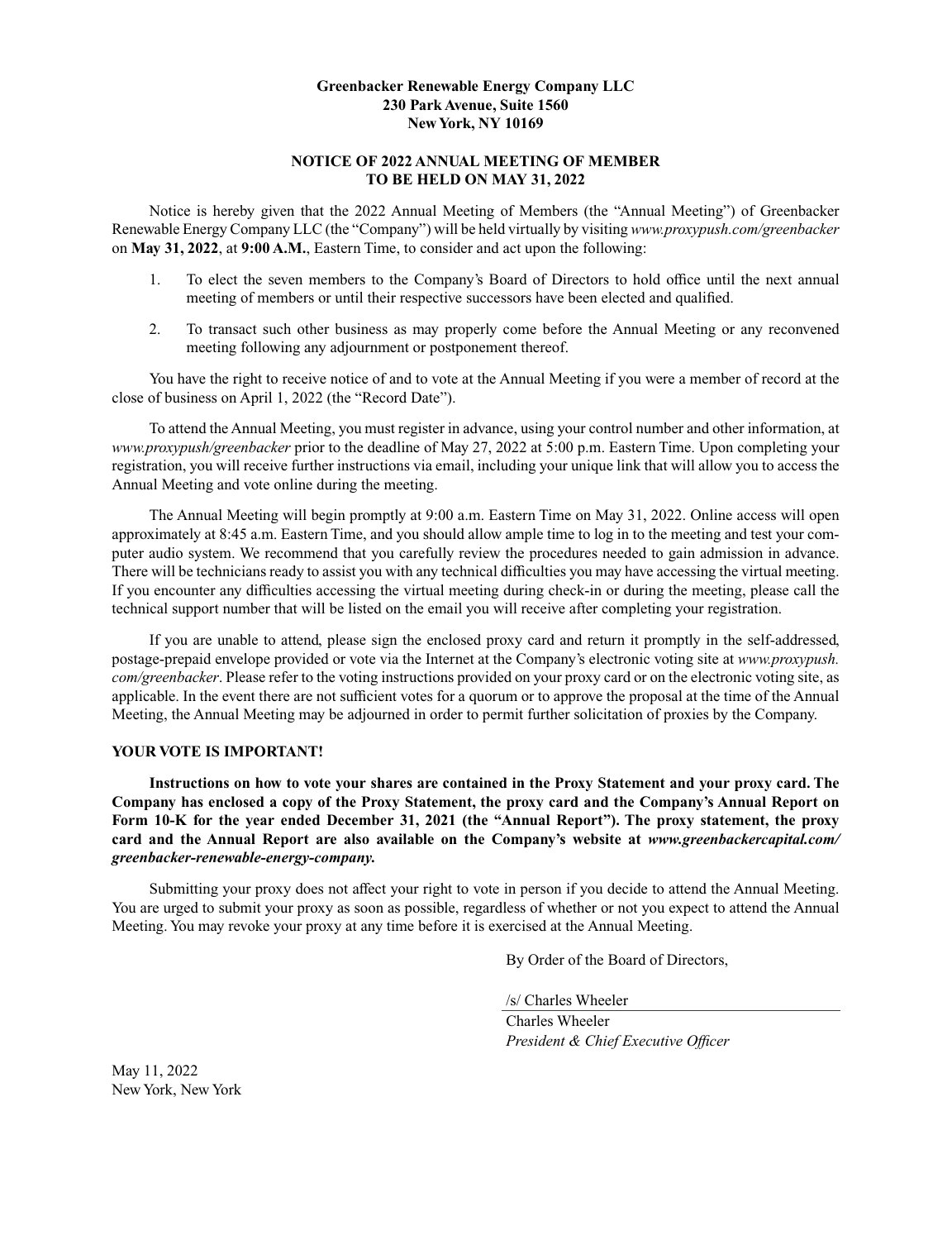# **IMPORTANT NOTICE REGARDING THE AVAILABILITY OF PROXY MATERIALS FOR THE ANNUAL MEETING OF MEMBERS TO BE HELD ON MAY 31, 2022.**

**THE PROXY STATEMENT AND ANNUAL REPORT ON FORM 10-K FOR THE FISCAL YEAR ENDED DECEMBER 31, 2021 ARE AVAILABLE AT** *www.greenbackercapital.com/greenbacker-renewable-energy-company.*

**WHETHER OR NOT YOU PLAN TO ATTEND THE ANNUAL MEETING AND IN ORDER TO ASSURE THAT YOUR SHARES ARE REPRESENTED AT THE ANNUAL MEETING, PLEASE SIGN AND RETURN THE ENCLOSED PROXY CARD AS PROMPTLY AS POSSIBLE IN THE ENCLOSED POSTAGE-PREPAID ENVELOPE OR VOTE VIA THE INTERNET AT THE ELECTRONIC VOTING SITE AT** *WWW.PROXYPUSH.COM/GREENBACKER***.**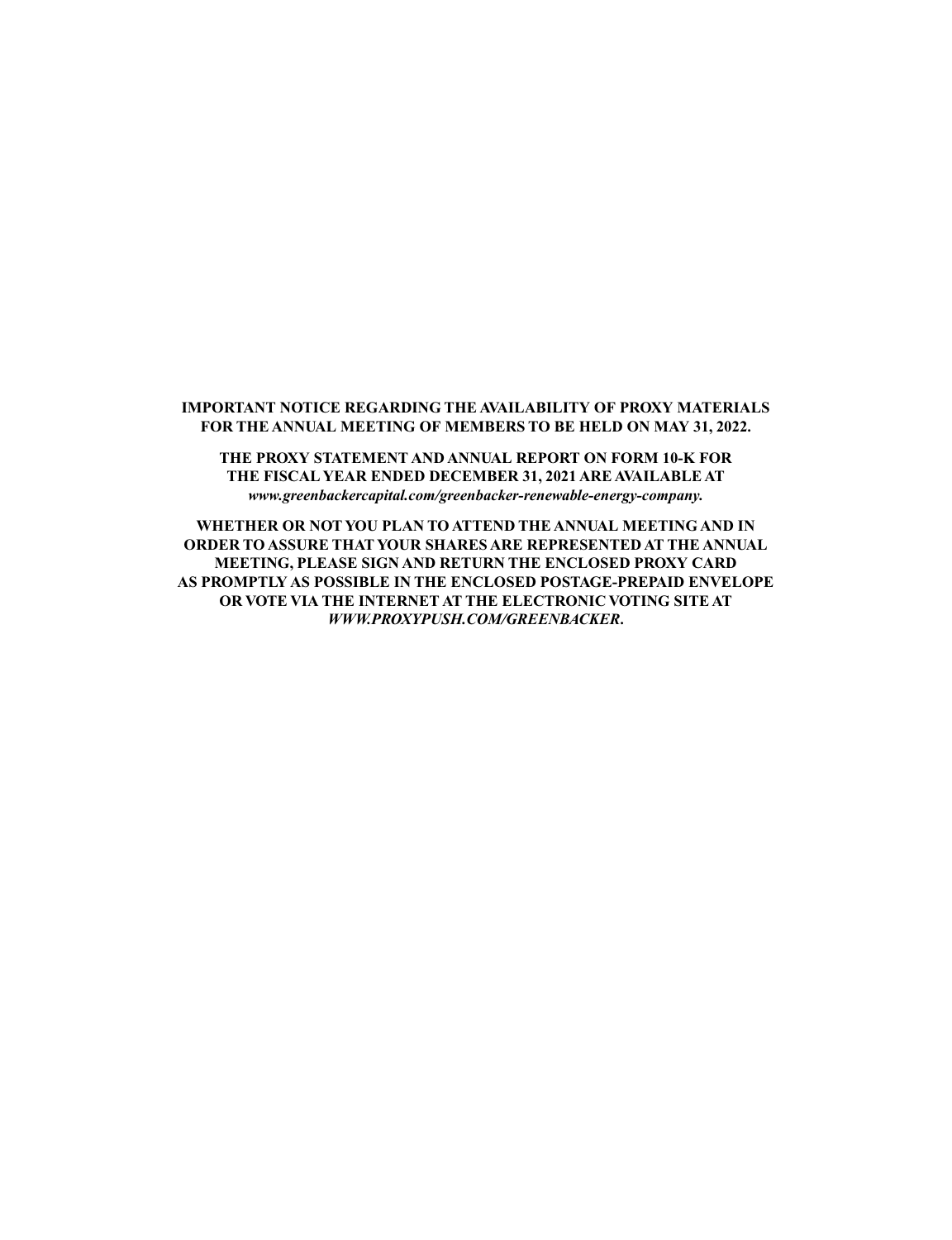### **Greenbacker Renewable Energy Company LLC 230 Park Avenue, Suite 1560 New York, NY 10169**

#### **PROXY STATEMENT**

# **ANNUAL MEETING OF MEMBERS TO BE HELD ON MAY 31, 2022**

This Proxy Statement is furnished in connection with the solicitation of proxies by the board of directors (the "Board of Directors") of Greenbacker Renewable Energy Company LLC, a Delaware limited liability company (the "Company"), for use at the 2022 Annual Meeting of Members of the Company (the "Annual Meeting") to be held virtually at 9:00 A.M., Eastern Time, on Tuesday, May 31, 2022. The meeting can be accessed by visiting *proxypush. com/greenbacker* where you will be able to listen to the meeting live and vote online.

This Proxy Statement and the accompanying materials are being mailed to members as of the Record Date and are available at *www.greenbackercapital.com/greenbacker-renewable-energy-company.*

The Company's Board of Directors encourages you to read this document thoroughly and take this opportunity to vote, via proxy, on the matters to be decided at the Annual Meeting. As discussed below, you may revoke your proxy at any time before your shares are voted at the Annual Meeting.

## **INFORMATION ABOUT VOTING**

### *Who is entitled to vote at the Annual Meeting?*

Only members of record as of the Record Date are entitled to receive notice of the Annual Meeting and to vote the shares of the Company's limited liability company interests (the "Shares") that they held on that date at the Annual Meeting, or any adjournment or postponement thereof. As of the close of business on the Record Date, we had 177,189,490 Shares outstanding. Each Share entitles its holder to one vote at the Annual Meeting.

#### *What is the quorum requirement?*

A quorum of members is necessary to hold a valid meeting. Pursuant to the Company's operating agreement, a quorum will be present if at least a majority of the outstanding Shares entitled to vote are represented by members present at the Annual Meeting or by proxy. On the Record Date, there were 177,189,490 Shares outstanding and entitled to vote. Thus, 88,594,746 Shares must be represented by members present at the Annual Meeting or by proxy to have a quorum.

Your Shares will be counted towards the quorum only if you submit a valid proxy (or one is submitted on your behalf by your broker, bank, custodian or other nominee) or if you vote in person at the Annual Meeting. Votes withheld from nominees for directors, abstentions and broker non-votes will be counted towards the quorum requirement. If there is no quorum, a majority of the votes present in person or represented by proxy at the Annual Meeting may adjourn the Annual Meeting to another date.

#### *What is a proxy?*

A proxy is a person you appoint to vote your Shares on your behalf. If you are unable to attend the Annual Meeting, our Board of Directors is seeking your appointment of a proxy so that your Shares may be voted. If you vote by proxy, you will be designating Richard C. Butt as your proxy. Mr. Butt may act on your behalf and have the authority to appoint a substitute to act as your proxy.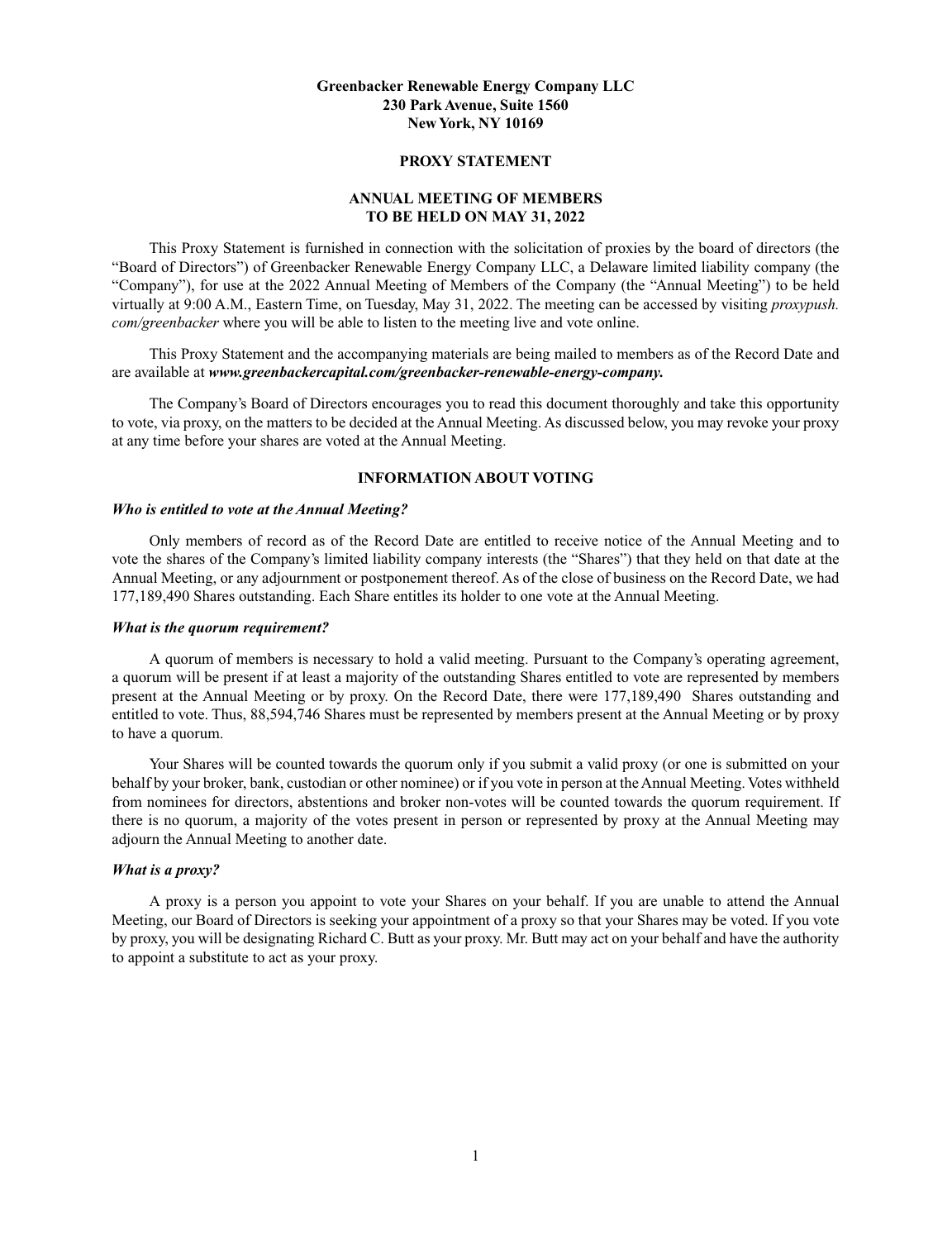#### *How do I vote?*

Whether you hold Shares directly as the member of record or indirectly as the beneficial owner of Shares held for you by a broker or other nominee (i.e., in "street name"), you may direct your vote without attending the Annual Meeting. You may vote by granting a proxy or, for Shares you hold in street name, by submitting voting instructions to your broker or nominee. You can vote by mail or by Internet. You may authorize your proxy by signing your proxy card and mailing it in the enclosed, postage-prepaid and addressed envelope. For Shares you hold in street name, you may sign the voting instruction card included by your broker or nominee and mail it in the envelope provided. If you want to vote via the Internet, please go to the electronic voting site at *www.proxypush.com/greenbacker* and follow the on-line instructions. If you vote by the Internet, you do not need to return your proxy card.

#### *How many votes do I have?*

On each matter to be voted upon, you have one vote for each Share you own as of the Record Date.

### *Is my vote confidential?*

Yes. All votes remain confidential, unless you provide otherwise.

#### *Can I change my vote after I return my proxy card?*

Yes. You can revoke your proxy at any time before the final vote at the Annual Meeting. If you are the record holder of your Shares, you may revoke your proxy in any one of three ways:

- You may submit another properly completed proxy bearing a later date;
- You may send a letter of revocation to the Company at 230 Park Avenue, Suite 1560, New York, NY 10169, Attention: Annual Meeting of Members' Election Official; or
- You may virtually attend the Annual Meeting and notify the election official at the Annual Meeting that you wish to revoke your proxy and vote during the meeting. Simply attending the Annual Meeting will not, by itself, revoke your proxy.

If your Shares are held by your broker, bank, custodian or other nominee, you should follow the instructions provided by such broker, bank, custodian or other nominee.

#### *What if I sign and return my proxy but do not provide voting instructions?*

Proxy cards or voting instruction cards that are signed, dated and returned but do not contain voting instructions will be voted:

• "**FOR**" the election of each of the seven nominees named herein to serve on the Board of Directors of the Company.

#### *How many votes are needed to approve each proposal?*

**Proposal No. 1:** For the election of directors, the seven nominees receiving the most "FOR" votes (among votes properly cast in person or by proxy) will be elected. Only votes "FOR" or votes withheld with respect to any or all of the nominees will affect the outcome. Dissenters' rights are not applicable to the matters being voted upon.

### *How can I find out the results of the voting at the Annual Meeting?*

The Company will announce preliminary voting results at the Annual Meeting. The Company will also disclose voting results on a Form 8-K filed with the U.S. Securities and Exchange Commission (the "SEC"), within four business days after the Annual Meeting.

#### *Who is paying for this proxy solicitation?*

The Company will pay the entire cost of preparing, assembling, printing, mailing, and distributing these proxy materials and soliciting votes. In addition to the mailing of these proxy materials, the solicitation of proxies or votes may be made in person, by telephone or by electronic communication by the Company's directors, officers and employees, who will not receive any additional compensation for such solicitation activities.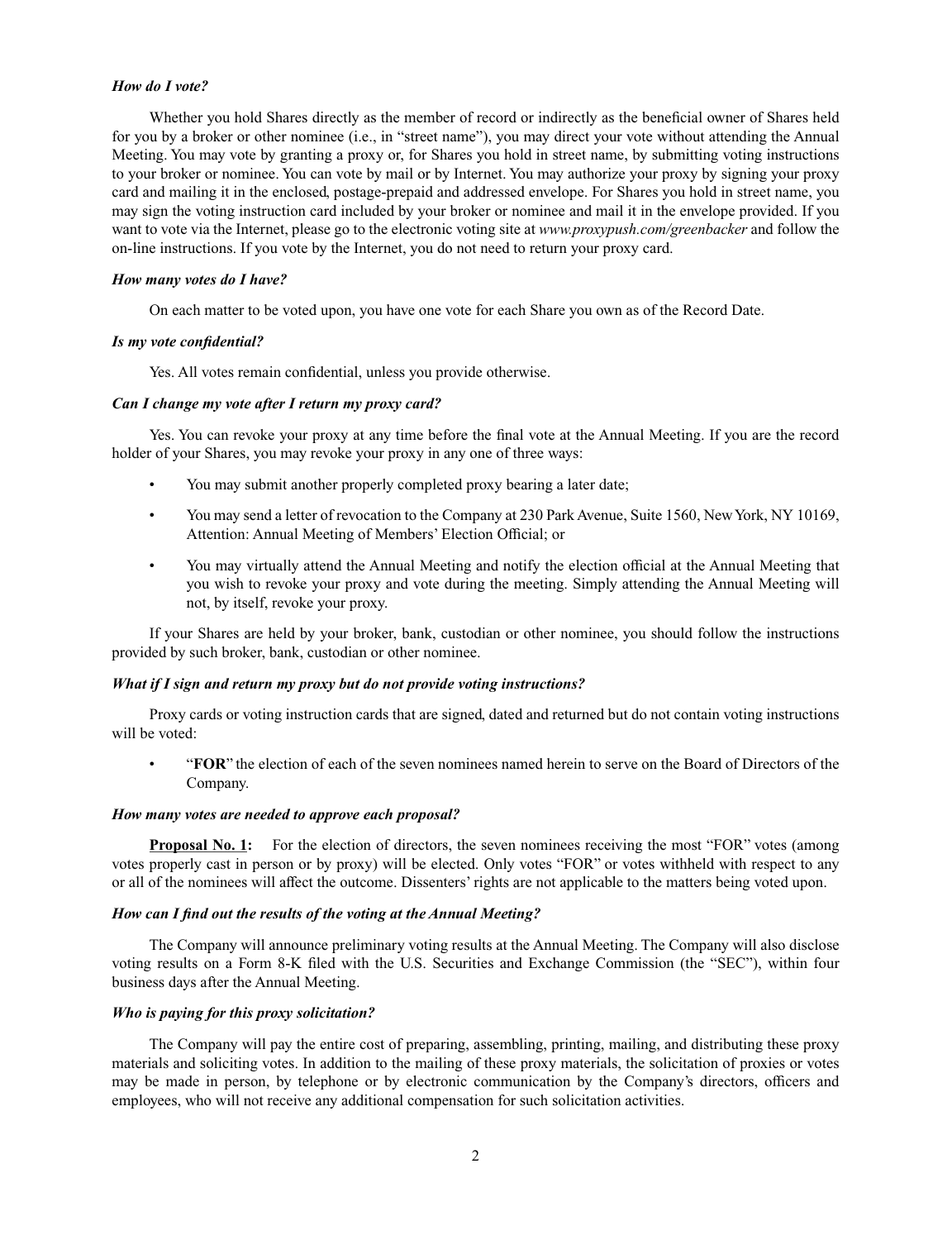#### **CORPORATE GOVERNANCE MATTERS**

#### **Board of Directors**

The Company's Board of Directors includes seven directors. Effective upon the election of directors at the Annual Meeting, our Board of Directors will include the following members:

| Name             | Age | <b>Position</b>                                 |
|------------------|-----|-------------------------------------------------|
| Robert Brennan   | 60  | Director                                        |
| David Sher       | 58  | Director                                        |
| Charles Wheeler  | 61  | Chief Executive Officer, President and Director |
| Kathleen Cuocolo | 70  | Independent Director                            |
| Cynthia Curtis   | 62  | Independent Director                            |
| Robert Herriott  | 52  | <b>Independent Director</b>                     |
| David M. Kastin  | 54  | Independent Director                            |

#### **Biographical Information of Director Nominees**

*Robert Brennan.* Mr. Brennan has served as a member of our Board of Directors since May 2019. Mr. Brennan has served as Co-Chair of the Board of Directors of Greenbacker Group LLC and as a non-executive officer of Greenbacker Capital Management LLC since December 1, 2017. Mr. Brennan was previously a Senior Managing Director and Head of Guggenheim Partners Commercial Real Estate Finance Group where from 2010 to 2017 he built a national commercial mortgage loan origination, servicing and asset management business responsible for nearly \$10 billion of loans for client investment portfolios. Additionally, Mr. Brennan was an executive member and founding investor of Pillar Financial, Guggenheim's GSE licensed lending, mortgage banking, and servicing affiliate which was sold to SunTrust Bank in late 2016. During his 34-year Wall Street career, Mr. Brennan spent the last 26 years focused on real estate in which he played a wide range of roles including trading, origination, structuring and banking, and asset management. Mr. Brennan was involved with a broad array of property and project types ranging from conventional incoming producing to project-based transactions. Prior to Guggenheim, he was the Global Head of Credit Suisse's Real Estate Finance and Securitization Group which was a dominant global leader in the commercial real estate finance industry. Mr. Brennan joined Credit Suisse in November 2000 when it was merged with Donaldson, Lufkin and Jenrette ("DLJ"), where he was a Managing Director and Head of the Commercial Mortgage Group. Mr. Brennan held previous positions at UBS Securities and L.F. Rothschild and started his career in 1983 with E.F. Hutton where he was an Associate in the Investment Banking Division. Mr. Brennan is a graduate of the University of Vermont and holds an M.B.A. from New York University. He is a member of the Board of Directors of the Commercial Real Estate Finance Council where he chairs the long-range planning and investment committee. He is also a member of the Board of Directors of CRE Finance Council.

*David Sher***.** Mr. Sher has served as a member of our Board of Directors since our inception. Mr. Sher has served as Chief Executive Officer and a Senior Managing Director of Greenbacker Capital Management LLC and Co-Chief Executive Officer of Greenbacker Group LLC since August 2012 (having served as a Managing Director of Greenbacker Group LLC since February 2011), as well as a member of Greenbacker Capital Management LLC's investment committee. Prior to joining our company, Mr. Sher was a senior adviser at Prospect Capital Management L.P., a mezzanine debt and private equity firm that manages a publicly traded, closed-end, dividend-focused investment company, from June 2009 to January 2011. Prior to joining Prospect Capital, Mr. Sher was a serial entrepreneur founding a number of ventures in the financial services and brokerage industry. In 2002, Mr. Sher was a founder and Managing Director of ESP Technologies, a leading provider of financial software and services to institutional asset managers and hedge funds. In May of 2007, that company was sold to a group of investors. Prior to co-founding ESP, Mr. Sher was a founder and CEO of an online brokerage company, ElephantX dot com Inc. Additionally, in September 1997, he co-founded, developed and managed Lafayette Capital Management LLC, a statistical arbitrage hedge fund. Mr. Sher also spent six years at Bear Stearns where he developed trading ideas and strategies for correspondent clearing customers from 1991 to 1997. Mr. Sher holds a Masters of International Affairs from Columbia University and Bachelor of Arts in Political Science from Rutgers University. Mr. Sher was selected to serve as a director because he is our advisor's Chief Executive Officer and has over 20 years of executive experience in various areas, having previously served as founder and CEO of several companies, including two broker-dealers. He has substantial private equity and investing experience involving originated loan transactions, including serving as a senior adviser at Prospect Capital Corporation, a publicly traded business development company (NASDAQ: PSEC). He also has experience working in the renewable energy sector, including a transaction involving the proposed sale of a 28MW biomass power plant to a private equity firm. David Sher is the brother of Robert Sher, a Managing Director of Greenbacker Capital Management LLC.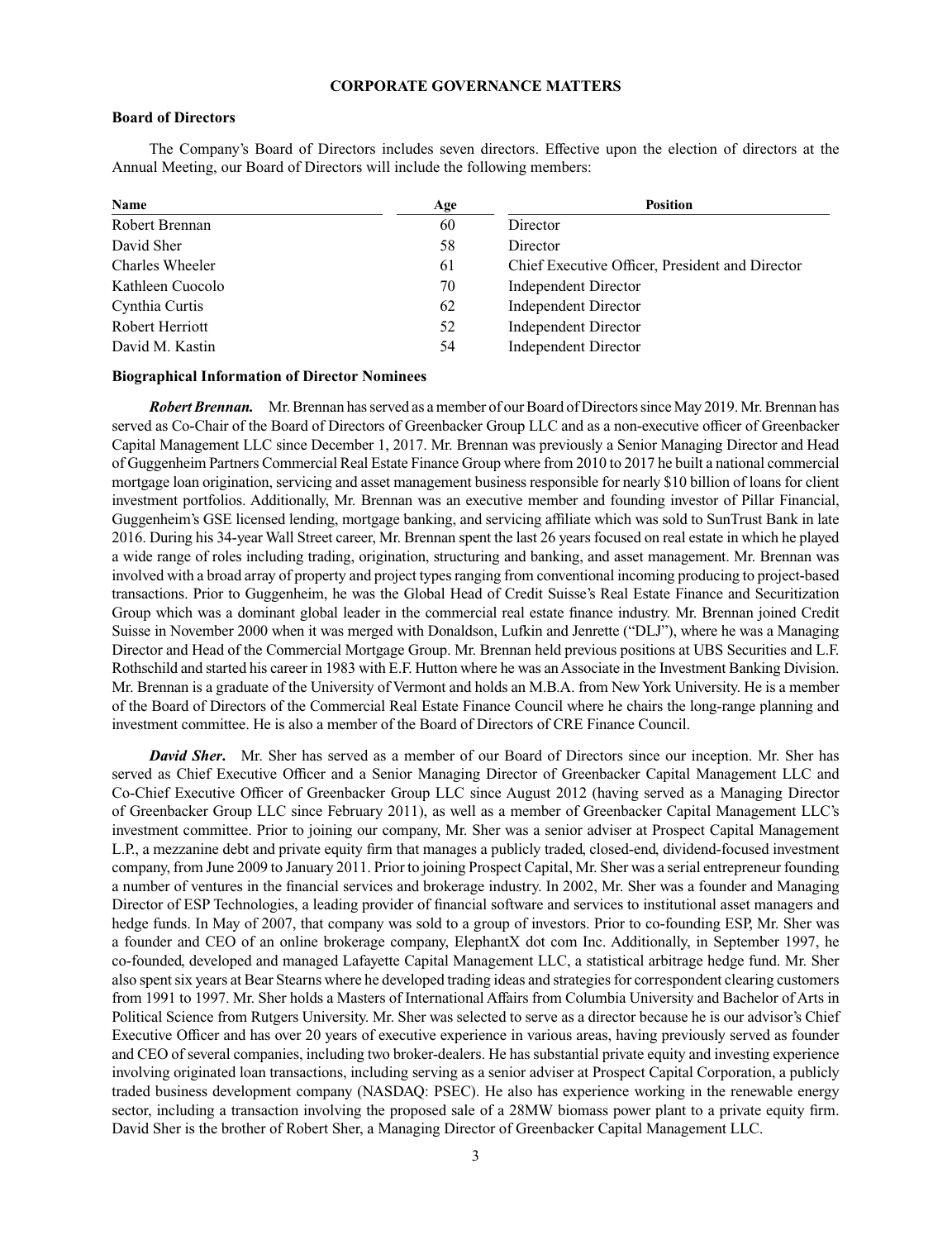*Charles Wheeler***.** Mr. Wheeler has served as our Chief Executive Officer, President, and as a member of our Board of Directors since our inception. Mr. Wheeler has also served as President of Greenbacker Capital Management LLC and Co-Chief Executive Officer of Greenbacker Group LLC since August 2012 (having served as a Managing Director of Greenbacker Group LLC since August 2011). Mr. Wheeler is a veteran of the investment banking industry having spent 24 years, from 1987 to January 2011, with the Macquarie Group, one of Australia's leading investment banks. During that time, Mr. Wheeler held several senior positions with the Macquarie Group, including Head of Financial Products for North America from 2007 to January 2009 and Head of Renewables for North America from September 2007 to December 2010. From 1998 to August 2007, Mr. Wheeler was a Director of the Financial Products Group at Macquarie in Australia with responsibility for the development, distribution and ongoing management of a wide variety of retail financial products, including REITs, infrastructure bonds, international investment trusts and diversified domestic investment trusts. Prior to joining Macquarie, Mr. Wheeler was a tax manager with Touche Ross & Co. in Australia (which was merged into KPMG in Australia). Mr. Wheeler holds a Bachelor of Economics from Sydney University and is a member of the Institute of Chartered Accountants of Australia. Mr. Wheeler was selected to serve as a director because he is our Chief Executive Officer and has significant knowledge of, and relationships within, the project and structured finance industry and the renewable energy sector due to his numerous positions with the Macquarie Group. Mr. Wheeler also brings his extensive background in project and structured finance to bear on the renewables sector. He has experience working in the solar and wind energy sectors while at Macquarie, including a transaction involving the purchase and subsequent management of a large portfolio of distributed solar assets located in California, the consideration of several proposals to invest equity into solar thermal power plants across the Southwest, the acquisition of a wind developer in Texas, and the evaluation of numerous wind development opportunities across Canada and the United States. Furthermore, during his tenure at Macquarie, Mr. Wheeler participated in several other renewable energy resource transactions, including a proposal to invest equity into a significant unlisted geo-thermal developer based in Nevada.

*Kathleen Cuocolo***.** Ms. Cuocolo has served as one of our independent directors since July 2013 . Since 2022, Ms. Cuocolo has also served as a member of the Board of Directors of Monterey Capital Acquisition Corporation, a newly organized company formed for the purpose of pursuing an initial business combination in the clean transition sector. Until 2021 she served as the President of Syntax, LLC, a company that has created a new class of equity indices — Syntax Stratified Indices. She is responsible for overseeing the business and infrastructure development at Syntax of a family of Stratified Indices™ and Stratified Funds™. Ms. Cuocolo was formerly Managing Director, Head of Global ETF Accounting and Administration at Bank of New York Mellon from April 2008 until March 2013. Prior to Bank of New York Mellon, she was President of Cuocolo & Associates from January 2004 through March 2008 where she specialized in board governance services. From September 1982 through July 2003, Ms. Cuocolo served as Executive Vice President of State Street Corporation where she was also Head of US Fund Administration Services and the founder of Exchange Traded Fund Services. In addition, Ms. Cuocolo has served as independent director of Guardian Life Mutual Funds from June 2006 through their acquisition by RS Investments in December 2007, Chairperson of Select Sectors SPDR Trust from August 2000 through October 2007, trustee of SPDR Trust from January 1993 through July 2003, President and Director of The China Fund from September 1999 through July 2003 and President of the State Street Master Funds from January 2000 through July 2003. Ms. Cuocolo was selected to serve as an independent director based upon her extensive experience in financial service administration and as an investor.

*Cynthia Curtis.* Ms. Curtis has served as one of our independent directors since May 2019 and is currently Corporate Sustainability Officer, Americas for Jones Lang LaSalle ("JLL"), a Fortune 200 commercial real estate services company. She is responsible for elevating JLL's sustainability program, delivering against its net-zero carbon target, as well as managing its climate risk reporting in line with the Taskforce on Climate-Related Financial Disclosures (TCFD) recommendations. Ms. Curtis also collaborates with the Investor Relations team to ensure its investors have a more complete understanding of JLL's competencies, goals and impacts. She represents the company on the World Green Building Council's Corporate Advisory Board. Previously, Curtis has worked in the public, private and non-profit sectors, including Ceres, CA Technologies, where she served as Vice President and Chief Sustainability Office, and EMC (now Dell), where she was Senior Director, Services Marketing. She lives in the Boston area, is a member of the New England Women in Energy and the Environment, chairs the Wellesley Village Church Energy Committee, and built one of the region's first gold LEED-certified residences. Ms. Curtis was selected to serve as an independent director based on her extensive experience in marketing and sustainability.

*Robert Herriott***.** Mr. Herriott has served as one of our independent directors since July 2013. He founded RBT Public Affairs Group in January 2009. Mr. Herriott has worked in public affairs since 1994 serving in various political, legislative, and governmental liaison roles. In his capacity with RBT Public Affairs Group, Mr. Herriott has been involved with legislative and regulatory issues concerning FATCA, the Dodd-Frank Act, and Investment Management Operational Due Diligence, among others including Green Energy Initiatives and Healthcare. Prior to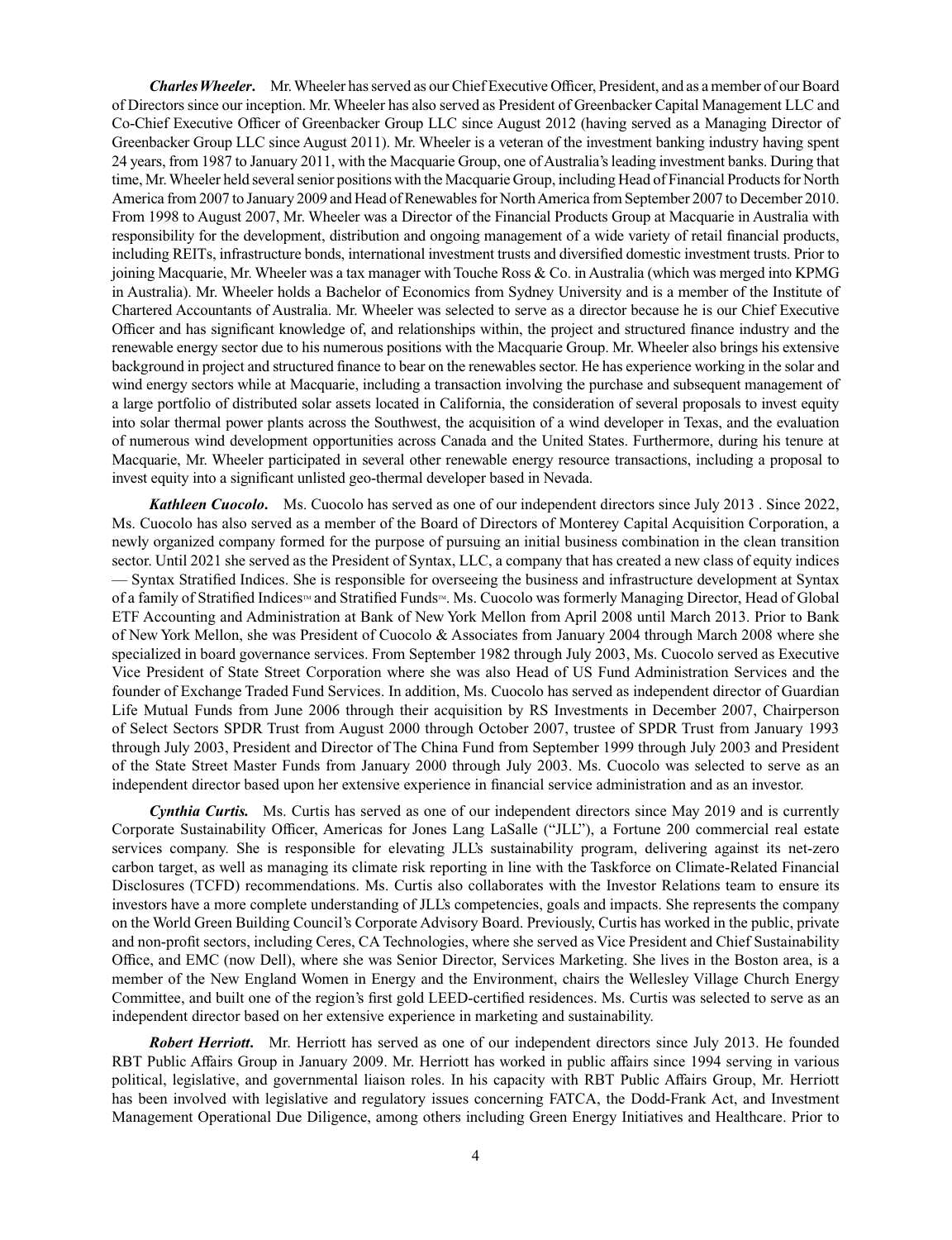forming RBT Public Affairs Group, Mr. Herriott served from January 2007 to April 2009 as an internal advisor to the Toy Industry Association assisting in the legislative and regulatory reform of the industry, and harmonizing manufacturing standards between the United States, China and the European Union. Mr. Herriott has testified before legislative bodies regarding pending legislation, and spoken throughout the U.S. and internationally on how to interact with government, communication strategy, the U.S. legislative process, and specific industry issues pending before governmental entities. Mr. Herriott continues to advise clients on macro and micro governmental and political risk analysis, as well as reputation management and public affairs campaigns. Mr. Herriott was selected to serve as an independent director based on his extensive experience with legislative and regulatory issues, and with federal government energy initiatives, in particular. Since joining the Company as an independent director, Mr. Herriott has earned a certificate in Energy Innovation and Emerging Technologies from Stanford University and a Directorship Certification from the National Association of Corporate Directors.

*David M. Kastin.* Mr. Kastin has served as one of our independent directors since July 2013. Since August 2020, he has been General Counsel and Corporate Secretary of Clever Leaves Holdings Inc. From August 2015 through January 2020, he was Senior Vice President, General Counsel and Corporate Secretary of Vitamin Shoppe, Inc. From August 2007 through August 2015, Mr. Kastin was Senior Vice President-General Counsel and Corporate Secretary of Town Sports International Holdings, Inc. From March 2007 through July 2007, Mr. Kastin was Senior Associate General Counsel and Corporate Secretary of Sequa Corporation, a diversified manufacturer. From March 2003 through December 2006, Mr. Kastin was in-house counsel at Toys "R" Us, Inc., most recently as Vice President — Deputy General Counsel. From 1996 through 2003, Mr. Kastin was an associate in the corporate and securities departments at several prominent New York law firms, including Bryan Cave LLP. From September 1992 through October 1996, Mr. Kastin was a Staff Attorney in the Northeast Regional Office of the U.S. Securities and Exchange Commission. Mr. Kastin was selected to serve as an independent director based on his extensive experience in corporate governance and as a strategic advisor to publicly-traded companies.

There is no family relationship between and among any of the Company's executive officers or directors.

The Company's Board of Directors held 20 meetings during the fiscal year ended December 31, 2021. Each director attended all of the board meetings during 2021 except for Robert Brennan and each director attended all of the meetings of the committee(s) of which he/she was a member, if any, during 2021. The Company does not have a written policy on board attendance at annual meetings of members.

#### **Risk Oversight and Board Leadership Structure**

Through its direct oversight role, and indirectly through its committees, the Board of Directors performs a risk oversight function for the Company consisting of, among other things, the following activities: (i) at regular and special board meetings, and on an ad hoc basis as needed, receiving and reviewing reports related to the performance and operations of the Company; (ii) reviewing and approving, as applicable, the compliance policies and procedures of the Company; (iii) meeting with the portfolio management team to review investment strategies, techniques and the processes used to manage related risks; and (iv) meeting with, or reviewing reports prepared by, the representatives of the Company's key service providers, including its investment adviser, administrator, distributor and independent registered public accounting firm, to review and discuss the Company's activities and to provide direction with respect thereto.

Charles Wheeler serves as the Company's chief executive officer as well as chairman of the Company's Board of Directors. The Board of Directors believes that Mr. Wheeler is the director with the most knowledge of the Company's business strategy and is best situated to serve as chairman of the Company's Board of Directors. While the Board of Directors does not currently have a lead independent director, the Board of Directors, after considering various factors, has concluded that its structure of seven directors, four of whom are independent, is appropriate at this time. As the Company's assets increase, the Board of Directors will continue to monitor the Company's structure and determine whether it remains appropriate based on the complexity of the Company's operations.

#### **Committees of the Board of Directors**

The entire Board of Directors considers all major decisions concerning the Company's business. However, the Company's operating agreement provides that the Company's Board of Directors may establish such committees as the Board of Directors believes appropriate. The Company's Board of Directors will appoint the members of the committee in its discretion, provided a majority of the members of the audit committee of the Board of Directors (the "Audit Committee") must be comprised of independent directors. In addition, the Board of Directors has established a Nominating/Corporate Governance Committee, as described below.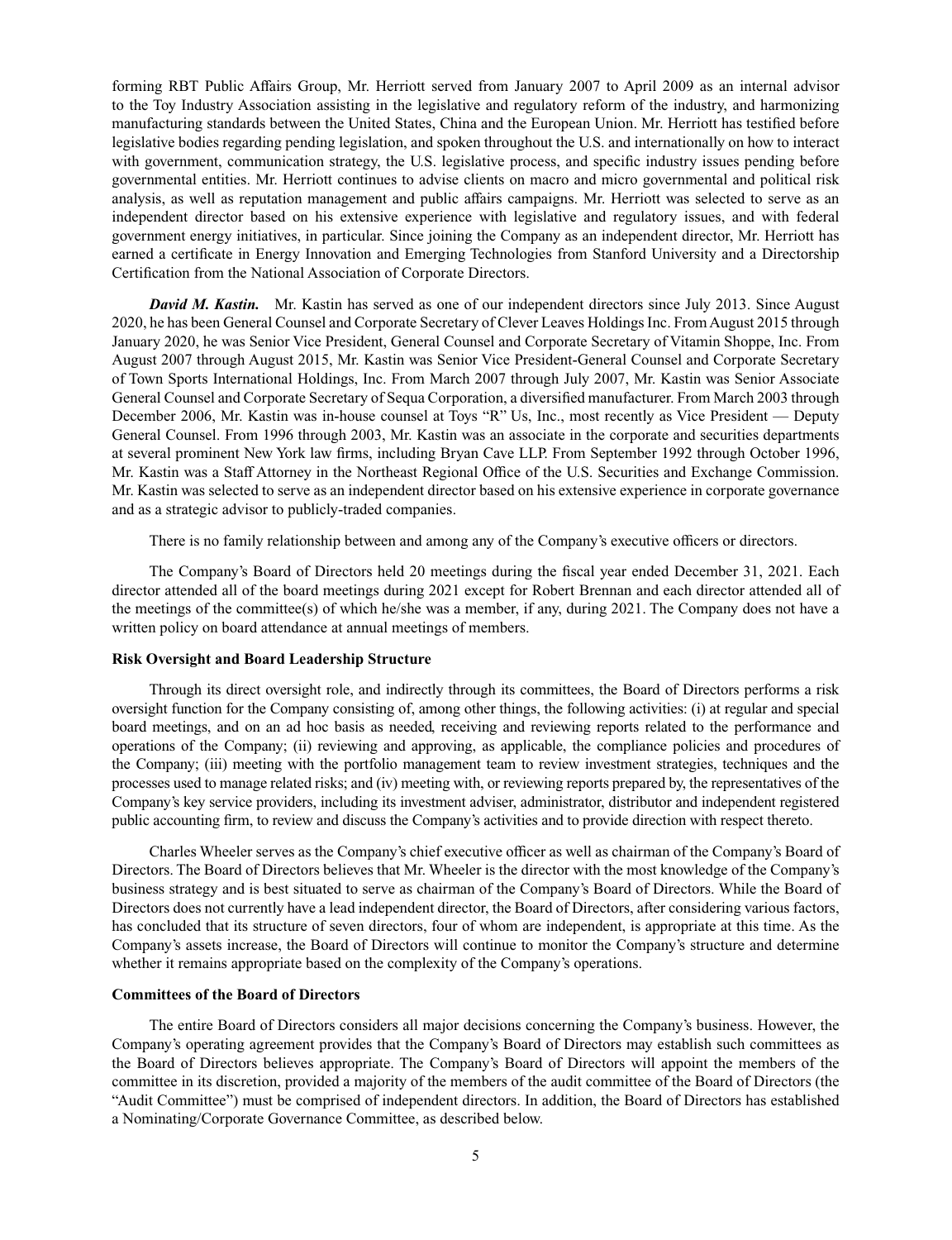#### *Audit Committee*

The members of the Audit Committee are Kathleen Cuocolo, Robert Herriott, David M. Kastin, and Cynthia Curtis, all of whom are independent directors. The Company's independent directors are "independent" as such term is defined in NASDAQ Listing Rule 5605(a)(2). The Audit Committee assists the Company's Board of Directors in overseeing:

- the integrity of the Company's financial statements;
- the Company's compliance with legal and regulatory requirements;
- the qualifications and independence of the Company's independent auditors; and
- the performance of the Company's independent auditors and its internal audit function.

Kathleen Cuocolo chairs the Company's Audit Committee and serves as the "audit committee financial expert," as that term is defined under Item 407 of Regulation S-K of the Securities Exchange Act of 1934, as amended (the "Exchange Act"). The Audit Committee operates pursuant to a written charter and meets periodically, as necessary. A copy of the Audit Committee's charter is available on the Company's website: www.greenbackercapital.com/green backer-renewable-energy-company. The Audit Committee met four times during the fiscal year ended December 31, 2021. Each of the then-members of the Audit Committee attended all such meetings.

### *Nominating/Corporate Governance Committee*

The members of the Company's standing Nominating/Corporate Governance Committee are Charles Wheeler, David Sher, Robert Herriott, Cynthia Curtis, and Robert Brennan. Robert Herriott and Cynthia Curtis are the independent directors on the committee. The Nominating/Corporate Governance Committee operates pursuant to a charter approved by the Company's Board of Directors and meets periodically, as necessary. The charter sets forth the responsibilities of the Nominating/Corporate Governance Committee, including (i) assisting the Board of Directors in the oversight of corporate governance principles, policies and procedures; (ii) identifying qualified candidates for Board of Directors and committee membership and recommending to the Board of Directors nominees to be voted on at the annual meeting of members; and (iii) developing and recommending to the Board of Directors, and assisting the Board of Directors in implementing, a set of corporate governance principles applicable to the Company. A copy of the Nominating/Corporate Governance Committee's charter is available on the Company's website: www.greenbackercapital.com/greenbacker-renewable-energy-company. The Nominating/Corporate Governance Committee met three times during the fiscal year ended December 31, 2021. Each of the then-members of the Nominating/Corporate Governance Committee attended all of such meetings.

Robert Herriott chairs the Nominating/Corporate Governance Committee.

The Nominating/Corporate Governance Committee considers candidates suggested by its members and other directors, as well as the Company's management and members. A member who wishes to recommend a prospective nominee for the Board of Directors must provide notice to the Company's corporate secretary in accordance with the requirements set forth in the Company's operating agreement, the Nominating/Corporate Governance Committee charter and any applicable law, rule or regulation regarding director nominations. Nominations should be sent to

Richard Butt, Corporate Secretary, Greenbacker Renewable Energy Company LLC, 230 Park Avenue, Suite 1560, New York, NY 10169. To have a candidate considered by the Nominating/Corporate Governance Committee, a member must submit the recommendation in writing and must include the following information:

- The name of the member and evidence of the person's ownership of Shares, including the number of Shares owned and the length of time of the ownership;
- The name of the candidate, the candidate's resume or a listing of his or her qualifications to be a director of the Company and the person's consent to be named as a director if selected by the Nominating/Corporate Governance Committee and nominated to the Board of Directors; and
- If requested by the Nominating/Corporate Governance Committee, a completed and signed Director's Questionnaire.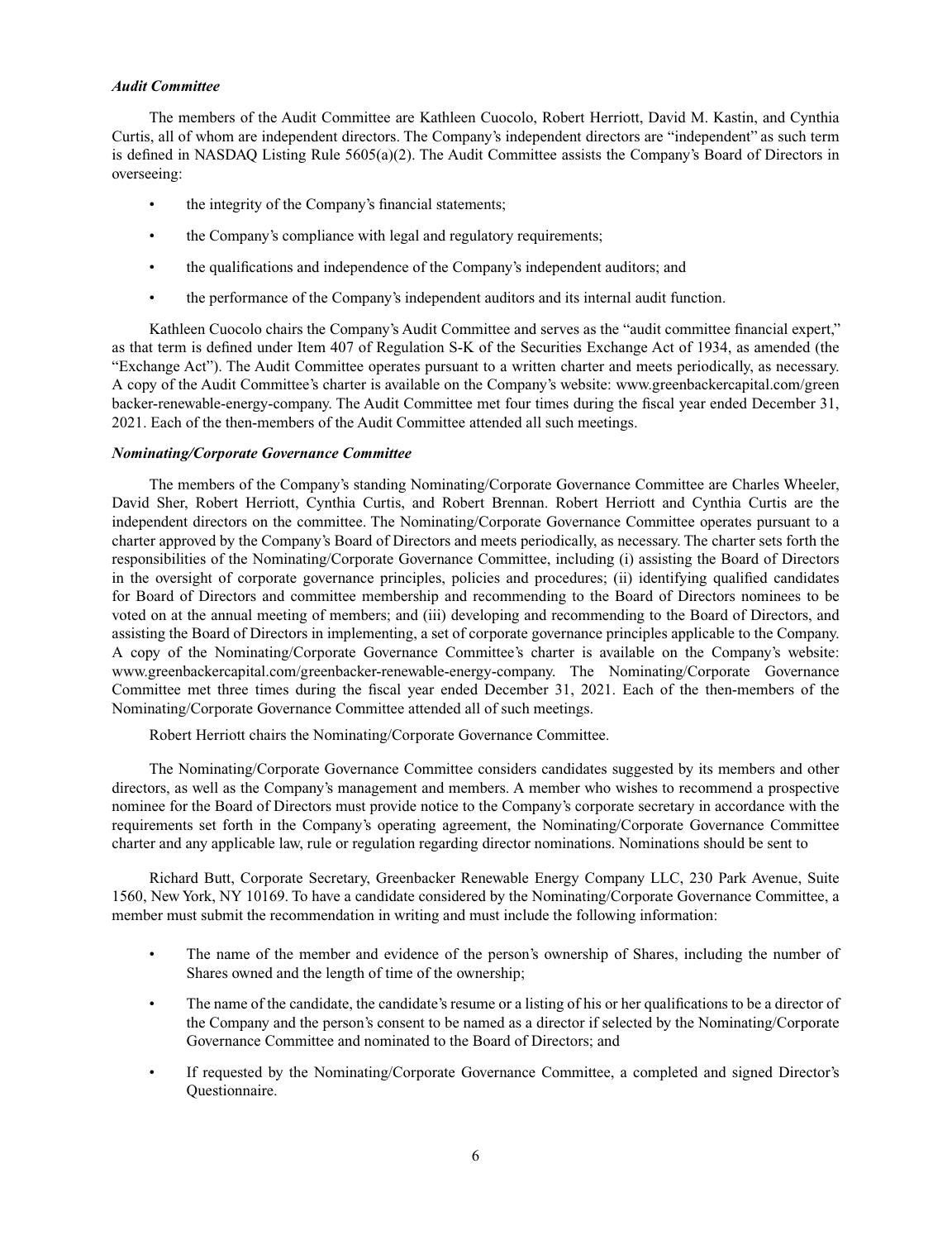The Board of Directors and the Nominating/Corporate Governance Committee do not currently have a policy in place with regard to the consideration of diversity in identifying director nominees.

#### *Compensation Committee*

The Company does not have a standing compensation committee because its executive officers do not receive any direct compensation from the Company. Our Board of Directors, as a whole, participates in the consideration of director compensation and decisions on director compensation are based on, among other things, a review of comparable peer companies.

#### **Compensation of Directors**

The Company's independent directors receive annual cash and non-cash compensation, consisting of 80% in cash and 20% in an allocation of Class P-I shares. In addition, the independent directors receive an annual cash payment of \$5,000 to pay a portion of income taxes on the grant of Class P-I shares for that year. Currently, the independent directors receive (1) annual cash compensation of \$105,000 (including the tax-related cash payment) and (2) an annual grant of \$26,250 in Class P-I shares. In addition, for fiscal year ending December 31, 2021, the chairman of the Audit Committee received an annual fee of \$10,000 for his/her additional services in this capacity. Effective April 1, 2022, the chairman of the Audit Committee will receive a pro-rated annual fee of \$20,000 for his/her additional services in this capacity for fiscal year ending December 31, 2022. The Company purchases directors' and officers' liability insurance on behalf of its directors and officers.

The following table sets forth the compensation paid by the Company to the independent directors for the fiscal year ended December 31, 2021:

| Name             | <b>Fees Paid in Cash</b> |              |  | <b>Fees Paid in Shares</b> |  |  |
|------------------|--------------------------|--------------|--|----------------------------|--|--|
| Kathleen Cuocolo |                          | 115,000 \$   |  | 26,250                     |  |  |
| Cynthia Curtis   |                          | 105,000 \$   |  | 26,250                     |  |  |
| Robert Herriott  |                          | $105,000$ \$ |  | 26,250                     |  |  |
| David Kastin     |                          | $105,000$ \$ |  | 26,250                     |  |  |

Messrs. Sher, Brennan and Wheeler do not receive any compensation for their service as directors.

### **Compensation of Executive Officers**

None of the Company's executive officers received any compensation for their service as executive officers. The Company does not currently have any employees. Services necessary for the Company's business are provided by individuals who are officers of the Company's advisor, Greenbacker Capital Management LLC ("GCM") or by individuals who were contracted by GCM to work on behalf of the Company, pursuant to the terms of the advisory agreement with GCM or the Company's administration agreement with Greenbacker Administration LLC (the "Administrator"). Each of the Company's executive officers is an officer of GCM, and the day-to-day investment operations and administration of the Company's portfolio are managed by GCM. In addition, the Company reimburses the Administrator for the Company's allocable portion of expenses incurred by the Administrator in performing its obligations under the administration agreement, excluding the allocable portion of the cost of the Company's officers.

#### **Compensation Committee Interlocks and Insider Participation**

No compensation committee exists, and no deliberations occurred with respect to executive compensation, as no executive officers will receive any compensation for their service as executive officers.

#### **Member Communications to the Board of Directors**

Members may contact an individual director, the Board of Directors as a group, or a specified board committee or group, including the independent directors as a group, by writing to the following address:

> Greenbacker Renewable Energy Company LLC 230 Park Avenue, Suite 1560 New York, NY 10169 Attn: Board of Directors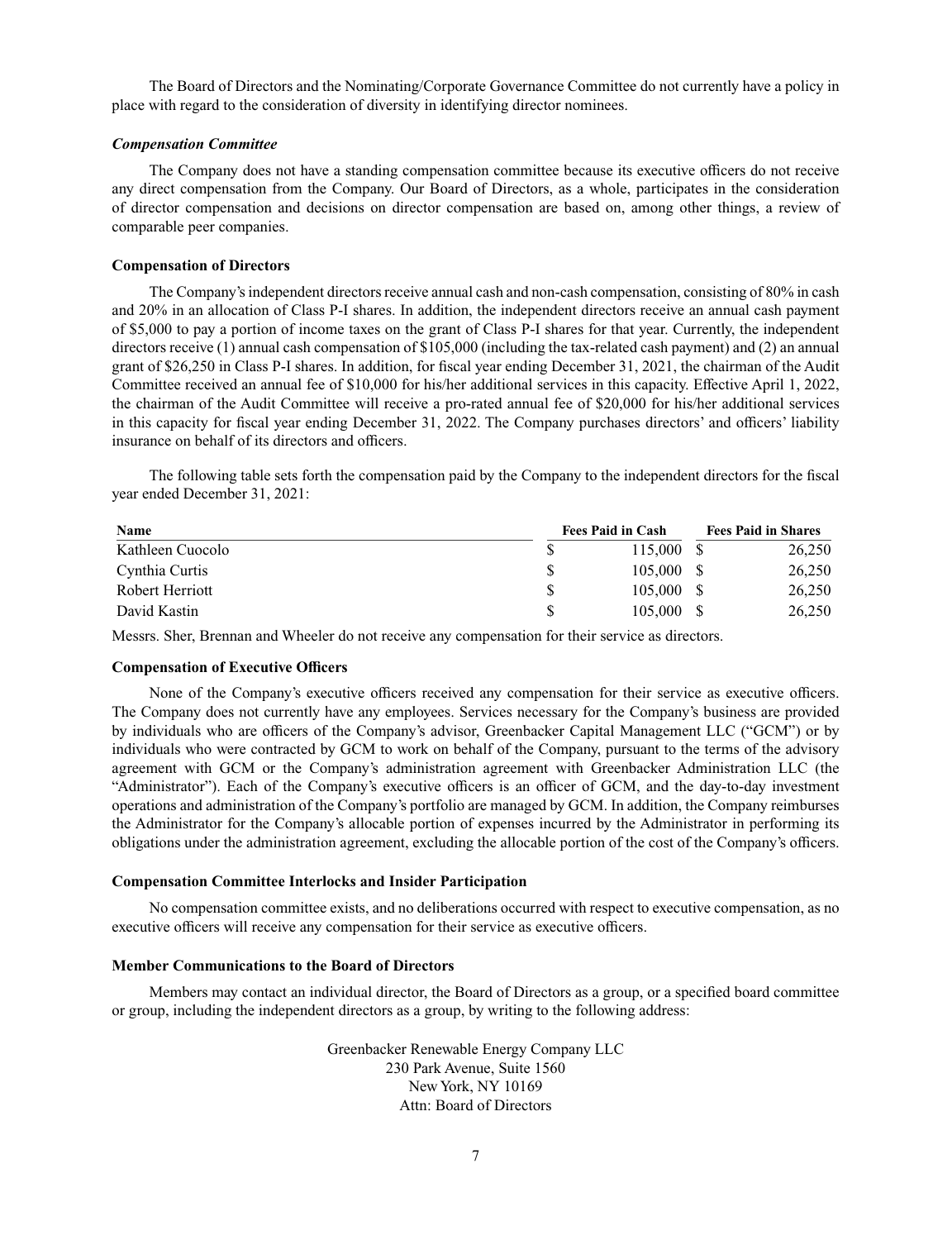Each communication should specify the applicable addressee or addressees to be contacted as well as the general topic of the communication. The Company will initially receive and process communications before forwarding them to the addressee. The Company generally will not forward to the directors a member communication that the Company determines to be primarily commercial in nature or relates to an improper or irrelevant topic, or that requests general information about the Company.

### **Hedging Policy**

If appropriate and desirable for a given electric market or Company project, our projects may have contracts to hedge future electricity prices to mitigate a portion of the risk of market price fluctuations they will encounter by selling power at variable or market prices. Additionally, we may seek to stabilize our financing costs as well as any potential decline in our investments by entering into derivatives, swaps or other financial products in an attempt to hedge our interest rate or foreign currency risk.

# **Delinquent Section 16(a) Reports**

Section 16(a) of the Exchange Act requires the Company's directors and executive officers and each person who owns more than ten percent of a registered class of the Company's equity securities (collectively, "Reporting Persons") to file with the SEC initial reports of ownership and reports of changes in ownership of the Company's Shares and other equity securities. Reporting Persons are required by SEC regulation to furnish the Company with copies of all Section 16(a) forms that they file. Based solely on the written representations that no other reports were required, the Company believes that each person who, at any time during such fiscal year, was a Reporting Person complied with all Section 16(a) filing requirements in a timely manner during such fiscal year.

#### **Certain Relationships and Related Transactions**

The Company's Board of Directors oversees the Company's management. However, the Company entered into the Fourth Amended and Restated Advisory Agreement dated July 1, 2021 among the Company, Greenbacker Renewable Energy Corporation and GCM (the "Advisor Agreement"), pursuant to which GCM is responsible for managing the Company on a day-to-day basis and identifying and making investments on the Company's behalf. GCM is wholly owned by Greenbacker Group LLC, which is primarily owned by certain of the Company's directors and/or officers.

As of the Record Date, April 1, 2022, through each of their ownership interests in Greenbacker Group LLC, Charles Wheeler, the Company's Chief Executive Officer, President, and a member of the Company's Board of Directors (Mr. Wheeler also serves as President of GCM), and David Sher, a member of the Company's Board of Directors (Mr. Sher also serves as Chief Executive Officer of GCM), indirectly own an 8.41% and 5.42% interest, respectively, in GCM. In addition, the Company's Chief Financial Officer, Richard Butt, is also a minority owner and officer of GCM. As a result, the advisory agreement between the Company and GCM was negotiated between related parties, and its terms, including fees and other amounts payable.

GCM's services under the advisory agreement will not be exclusive, and GCM may furnish the same or similar services to other entities, including businesses that may directly or indirectly compete with the Company, so long as its services to the Company are not impaired by the provision of such services to others, and provided further that GCM notifies the Company prior to being engaged to serve as an adviser to a fund or another company having a similar investment strategy.

The Company has entered into license agreements with Greenbacker Group LLC, the owner of GCM, pursuant to which it has agreed to grant the Company a non-exclusive, royalty-free license to use the name "Greenbacker Renewable Energy Company LLC." In addition, pursuant to the Company's administration agreement with the Administrator, the Administrator provides the Company with administrative services including accounting, compliance and asset management services for all the Company's investments. As of the date hereof, the Administrator has delegated certain of its administrative functions to US Bancorp Fund Services LLC as well as accounting for the Company's investments to an independent firm that provides outsourced bookkeeping and accounting services. The Administrator may enter into similar arrangements with other third-party administrators as necessary in the future. While the Administrator performs the majority of asset management, accounting and oversight services for the Company's investments, it is anticipated that the Administrator will continue to delegate certain administrative functions to third parties for the Company and its subsidiaries in order to recognize certain operational efficiencies for the benefit of the Company.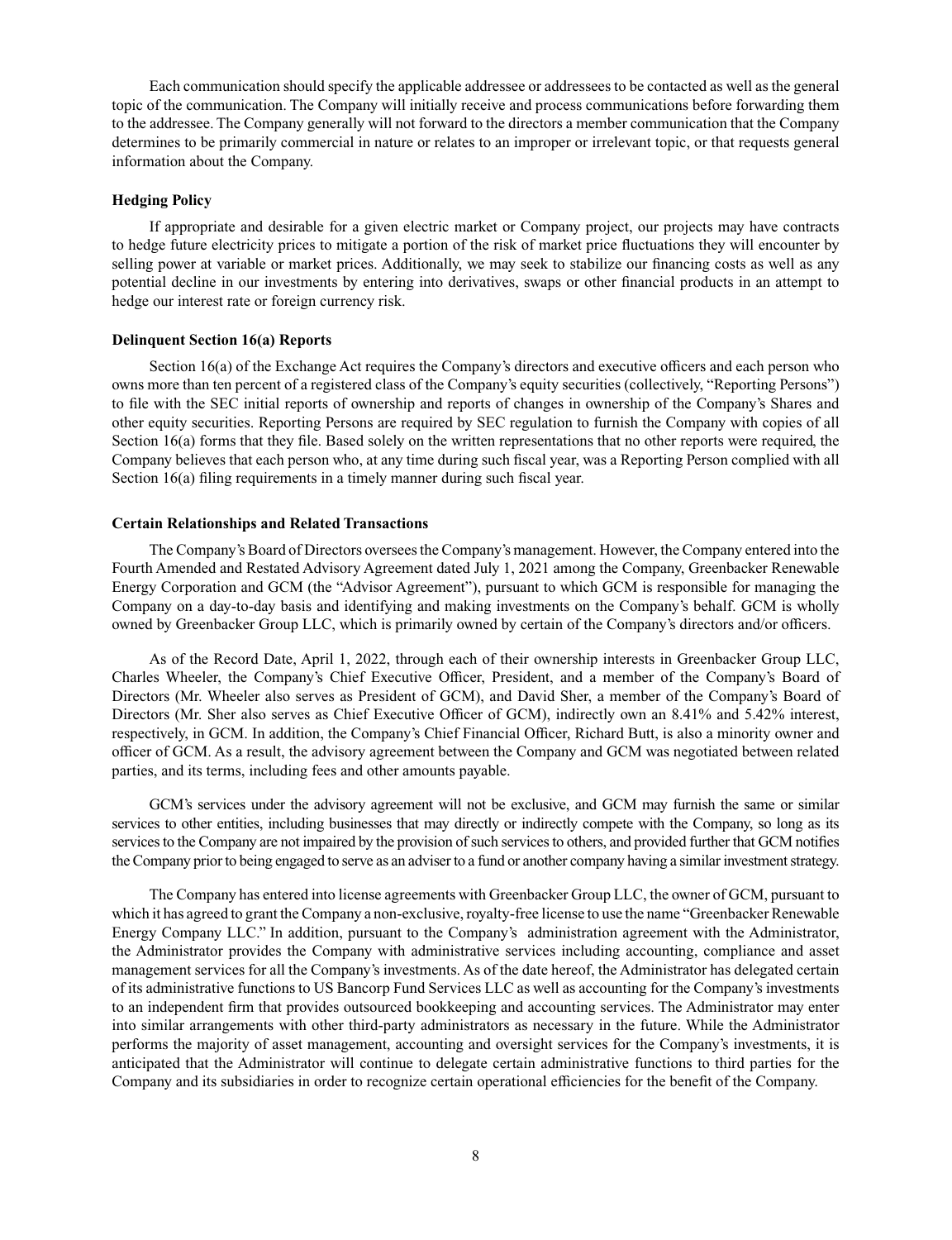In October 2020, Greenbacker Group LLC launched Greenbacker Development Opportunities Fund I, LP ("GDEV") to make private equity and development capital investments in the sustainable infrastructure industry. On October 9, 2020, the Company made a \$5,000,000 limited partner commitment to GDEV, which was increased to \$6,075,000 in the fourth quarter of 2020. In April 2021, the commitment to GDEV increased to \$7,500,000. As of December 31, 2021, \$7,242,495 of the commitment was funded—the fair value of this investment was \$7,580,119.

GDEV is an affiliate of the Company, as GDEV possesses the same investment advisor as GREC. The agreement between GDEV and the Company was negotiated at an arm's length and contains standard terms and conditions that would be included in a third-party limited partnership agreement. However, as part of the agreement between GDEV and the Company, the Company was issued a membership interest in Greenbacker Development Opportunities GP I, LLC ("GDEV GP"), the general partner which provides for a 10% allocation of GDEV GP's carried interest in GDEV. The Company's Board of Directors, including a majority of independent directors, approved the Company's investment in GDEV and the agreement with GDEV GP.

The Company's operating agreement contains policies on transactions with affiliated persons. Pursuant to the terms of the operating agreement, our independent directors must review and approve transactions with affiliates.

# **Executive Officers**

The following table provides information on our current executive officers.

| <b>Name</b>     | Age | <b>Position</b>                                  |
|-----------------|-----|--------------------------------------------------|
| Charles Wheeler |     | Chief Executive Officer, President and Director  |
| Richard C. Butt |     | Chief Financial Officer, Treasurer and Secretary |

*Charles Wheeler.* Mr. Wheeler's biography appears on page 4.

*Richard C. Butt.* Mr. Butt has served as our Chief Financial Officer since April 2014. Mr. Butt has held a variety of senior management positions for global investment and financial institutions. Most recently, from July 2012 to August 2013, he served as President and Chief Executive Officer of P3 Global Management LLC, a firm focused on investing in municipal infrastructure assets. From August 2006 to January 2011, he served as President of Macquarie Capital Investment Management LLC, with offices in New York and Sydney, Australia, responsible for administration, operations, finance, compliance, treasury, marketing, business operations and FX/cash management for portfolios domiciled in North America, Australia, Asia, Europe and the Caribbean. In addition, Mr. Butt served as Chief Financial and Accounting Officer for Macquarie Global Infrastructure Fund, a New York Stock Exchange listed closed end fund (NYSE: MGU). Prior to joining Macquarie, Mr. Butt served as President of Refco Alternative Investments LLC and Refco Fund Holdings LLC, the commodity pool businesses associated with Refco, Inc., from January 2003 to August 2006. In this capacity, Mr. Butt was responsible for the initial development and ongoing operations of numerous public and private commodity pools. During the period from 1990 through 2003, he served in various operational and financial capacities with multiple mutual/hedge fund third party administration firms. Earlier in his career, he served as Vice President at Fidelity Investments, where he was responsible for fund accounting and financial reporting for all equity and global mutual funds. Mr. Butt is a Certified Public Accountant (Inactive) previously working at major accounting firms such as PricewaterhouseCoopers LLP, from July 1978 to July 1984, where he was an Audit Manager, and KPMG from December 1994 to October 1996, where he was a Director in their financial services consulting practice. Mr. Butt holds a Bachelor's Degree in Management Science from Duke University.

### **INDEPENDENT REGISTERED PUBLIC ACCOUNTING FIRM**

The Audit Committee has not yet appointed the Company's independent registered public accounting firm for the fiscal year ending December 31, 2022. KPMG LLP ("KPMG") served as the Company's independent registered public accounting firm for the fiscal years ending December 31, 2021 and 2020. The Company knows of no direct financial or material indirect financial interest of KPMG in the Company. A representative of KPMG will be available by telephone or in person to answer questions during the Annual Meeting and will have an opportunity to make a statement if he or she desires to do so.

### **1. Fees**

Set forth in the table below are the fees invoiced for audit and other services provided by KPMG for the Company's fiscal years ending December 31, 2021 and 2020.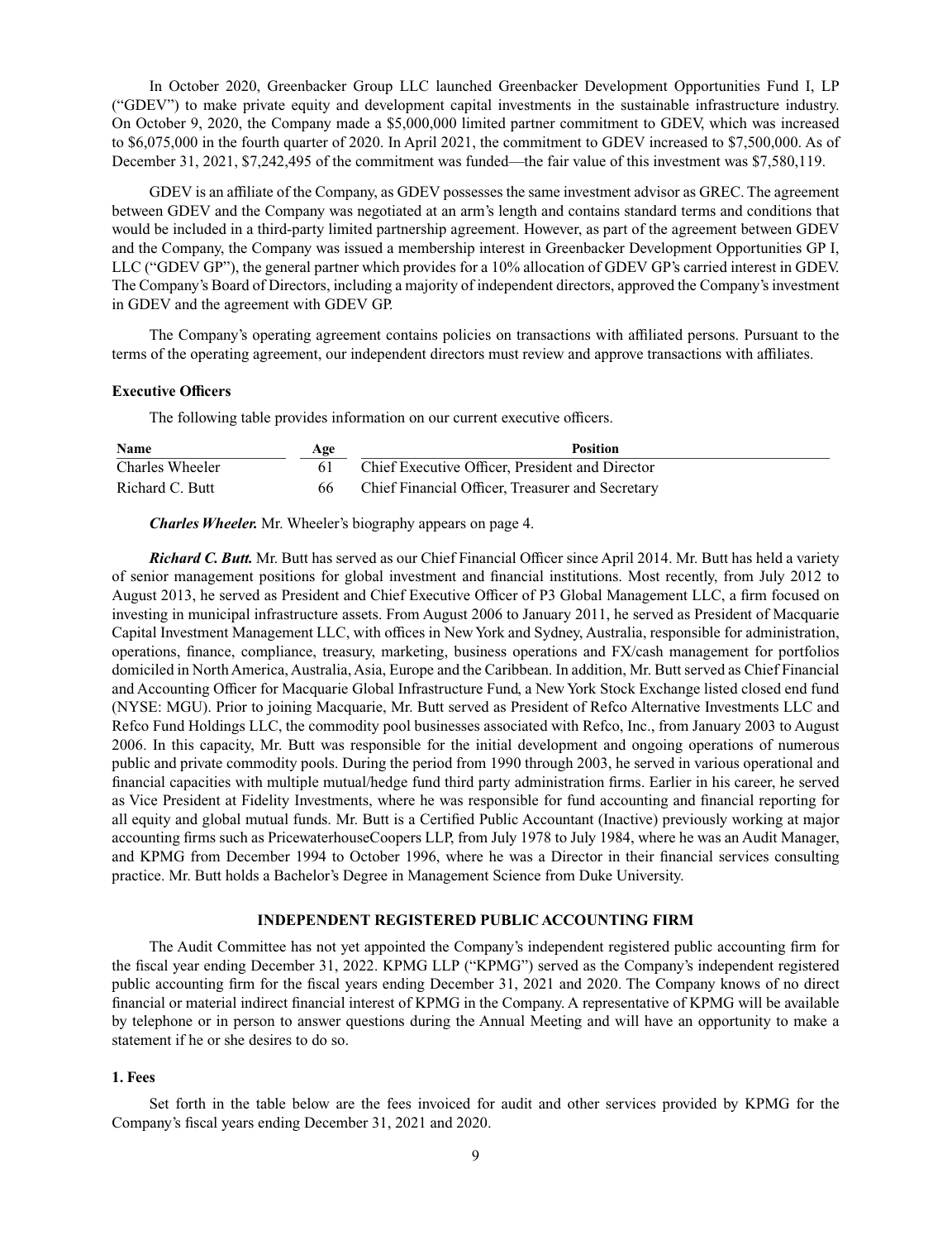|                    | <b>Audit-Related</b> |  |           |  |             |  | All Other                |  |
|--------------------|----------------------|--|-----------|--|-------------|--|--------------------------|--|
| <b>Fiscal Year</b> | <b>Audit Fees*</b>   |  | Fees**    |  | Tax Fees*** |  | $\mathrm{Fe}$ es****     |  |
| 2021               | 1.134.350 \$         |  | $-$ \$    |  | 129.790 \$  |  | $\overline{\phantom{m}}$ |  |
| 2020               | 880.760 \$           |  | 10,000 \$ |  | 121,052 \$  |  | $\overline{\phantom{a}}$ |  |

Audit fees represent fees for professional services provided in connection with the audit of the Company's consolidated financial statements and review of the Company's quarterly consolidated financial statements and audit services provided in connection with the Company's quarterly and annual statutory or regulatory filings.

The Company's Audit Committee reviews, negotiates and approves in advance the scope of work, any related engagement letter and the fees to be charged by the independent registered public accounting firm for audit services and permitted non-audit services for the Company. All of the audit and non-audit services described above for which KPMG billed the Company for the fiscal years ended December 31, 2021 and 2020 were pre-approved by the Audit Committee. The Audit Committee has delegated to the chair of the Audit Committee the authority to pre-approve audit-related and non-audit services not prohibited by law to be performed by our independent registered public accounting firm and associated fees up to a maximum for any one service of \$25,000 provided that the chair shall report any decisions to pre-approve services and fees to the full Audit Committee at its next regular meeting.

### 2. Audit Committee Report<sup>®</sup>

As part of its oversight of the Company's financial statements, the Audit Committee reviewed and discussed with both management and KPMG the Company's consolidated financial statements filed with the SEC for the fiscal year ended December 31, 2021. Management advised the Audit Committee that all financial statements were prepared in accordance with U.S. generally accepted accounting principles ("GAAP") and reviewed significant accounting issues with the Audit Committee. The Audit Committee also discussed with KPMG the matters required to be discussed by Statement on Auditing Standards No. 61, as amended (AICPA, *Professional Standards*, Vol. 1 AU section 380), as adopted by the Public Company Accounting Oversight Board in Rule 3200T, and by the Auditing Standards Board of the American Institute of Certified Public Accountants.

The Audit Committee received and reviewed the written disclosures and the letter from KPMG required by the applicable requirements of the Public Company Accounting Oversight Board regarding KPMG's communications with the Audit Committee concerning independence and has discussed with KPMG its independence. The Audit Committee has reviewed the audit fees paid by the Company to KPMG. It has also reviewed non-audit services and fees to assure compliance with the Company's and the Audit Committee's policies restricting KPMG from performing services that might impair its independence.

Based on the reviews and discussions referred to above, the Audit Committee recommended to the Company's Board of Directors that the audited consolidated financial statements of the Company as of and for the years ended December 31, 2021, 2020 and 2019 be included in the Company's Annual Report on Form 10-K for the fiscal year ended December 31, 2021 for filing with the SEC.

> **The Audit Committee** Kathleen Cuocolo, *Chair* Robert Herriott David Kastin Cynthia Curtis

May 11, 2022

<sup>\*\*</sup> Audit-related fees consisted of all fees associated with statutory and regulatory filings other than the Company's quarterly and annual statutory and regulatory filings, such as fees to issue consents for the Company's filing of prospectuses.

Tax fees consisted of tax compliance fees.

<sup>\*\*\*\*</sup> Other fees billed in the reporting periods for products and services provided by KPMG, including consents for the Company's audited financial statements to be included in various SEC filings.

<sup>(1)</sup> The material in this report is not "soliciting material," is not deemed "filed" with the SEC, and is not to be incorporated by reference into any filing of the Company under the Securities Act of 1933, as amended, or the Exchange Act, whether made before or after the date hereof and irrespective of any general incorporation language in any such filing.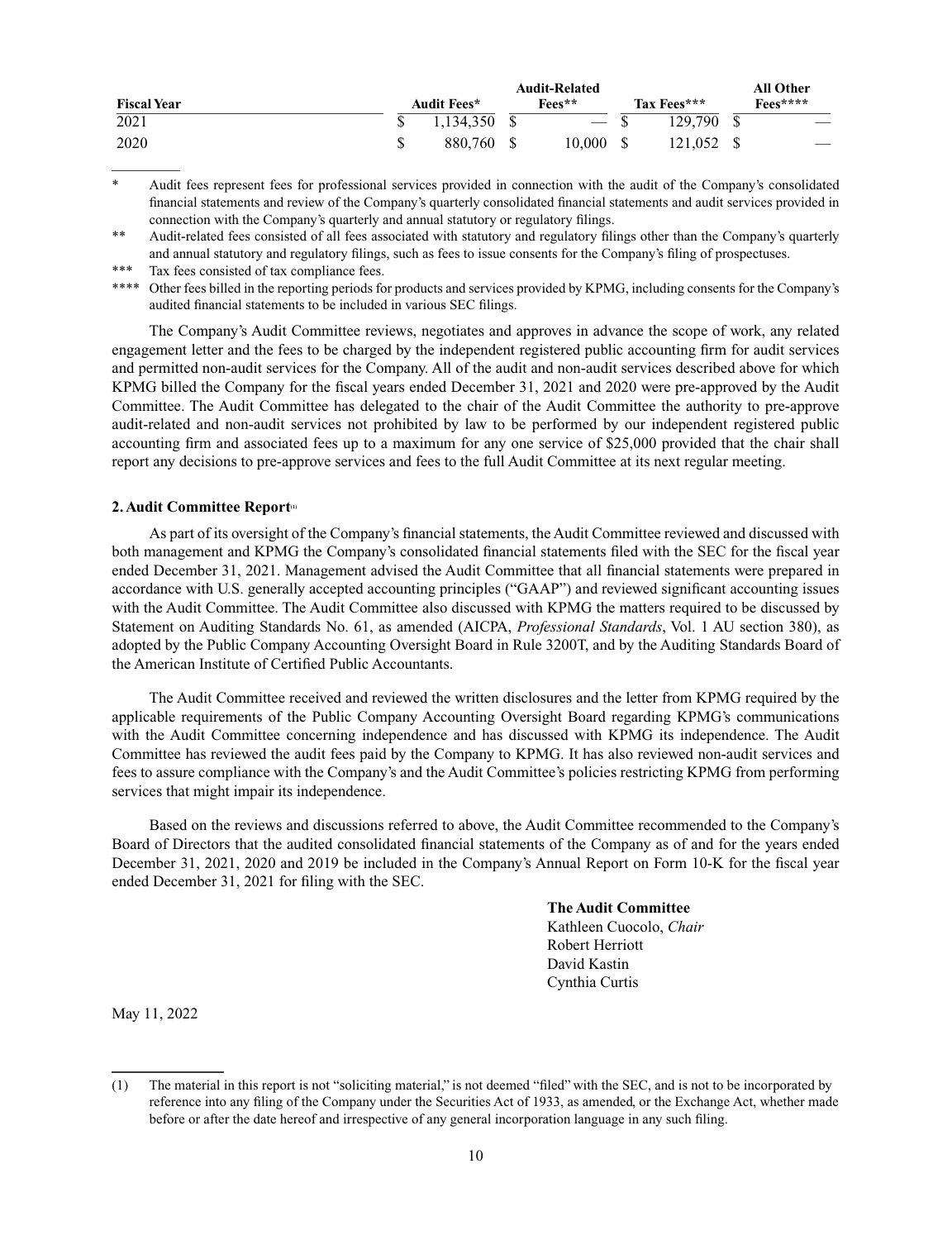### **OWNERSHIP OF SECURITIES**

The following table sets forth, as of April 1, 2022, information with respect to the beneficial ownership of the Shares by:

- each person known by the Company to beneficially own more than 5% of any class of outstanding Shares;
- each of the Company's directors, director nominees and named executive officers; and
- all of the Company's directors and executive officers as a group.

Beneficial ownership is determined in accordance with the rules of the Securities and Exchange Commission (the "SEC") and includes voting or investment power with respect to the securities. There are no Shares subject to options that are currently exercisable or exercisable within 60 days of the Company's current public offering. Unless otherwise indicated, all Shares are owned directly and the indicated person has sole voting and investment power.

| Name and Address <sup>(1)</sup>                   | Number of<br><b>Shares</b><br><b>Beneficially</b><br>Owned | Percentage of<br>all Shares |
|---------------------------------------------------|------------------------------------------------------------|-----------------------------|
| Greenbacker Group LLC                             |                                                            |                             |
| Greenbacker Capital Management LLC <sup>a</sup>   | 26,377                                                     | $0.01\%$                    |
| David Sher                                        | 11,848                                                     | $0.02\%$                    |
| Charles Wheeler                                   | 27,738                                                     | $0.02\%$                    |
| Richard C. Butt                                   | 30,822                                                     | $0.02\%$                    |
| Robert Brennan                                    | 12,195                                                     | $0.01\%$                    |
| Kathleen Cuocolo                                  | 34,697                                                     | $0.02\%$                    |
| Robert Herriott                                   | 12,678                                                     | $0.01\%$                    |
| David Kastin                                      | 11,970                                                     | $0.01\%$                    |
| Cynthia Curtis                                    | 6,745                                                      | $0.00\%$                    |
| All officers and directors as a group (8 persons) | 148.693                                                    | $0.08\%$                    |

(1) Unless otherwise indicated, the address of each beneficial owner is c/o Greenbacker Capital Management LLC, 30 Danforth Street, Suite 206, Portland, ME 04101.

<sup>(2)</sup> Greenbacker Capital Management LLC a wholly owned subsidiary of Greenbacker Group LLC. The board of managers of Greenbacker Group LLC has investment power over the Class A and Class P-D shares held by Greenbacker Capital Management LLC, including the power to dispose, or to direct the disposition, of such shares. Charles Wheeler and David Sher are two of the five members of the board of directors of Greenbacker Group LLC.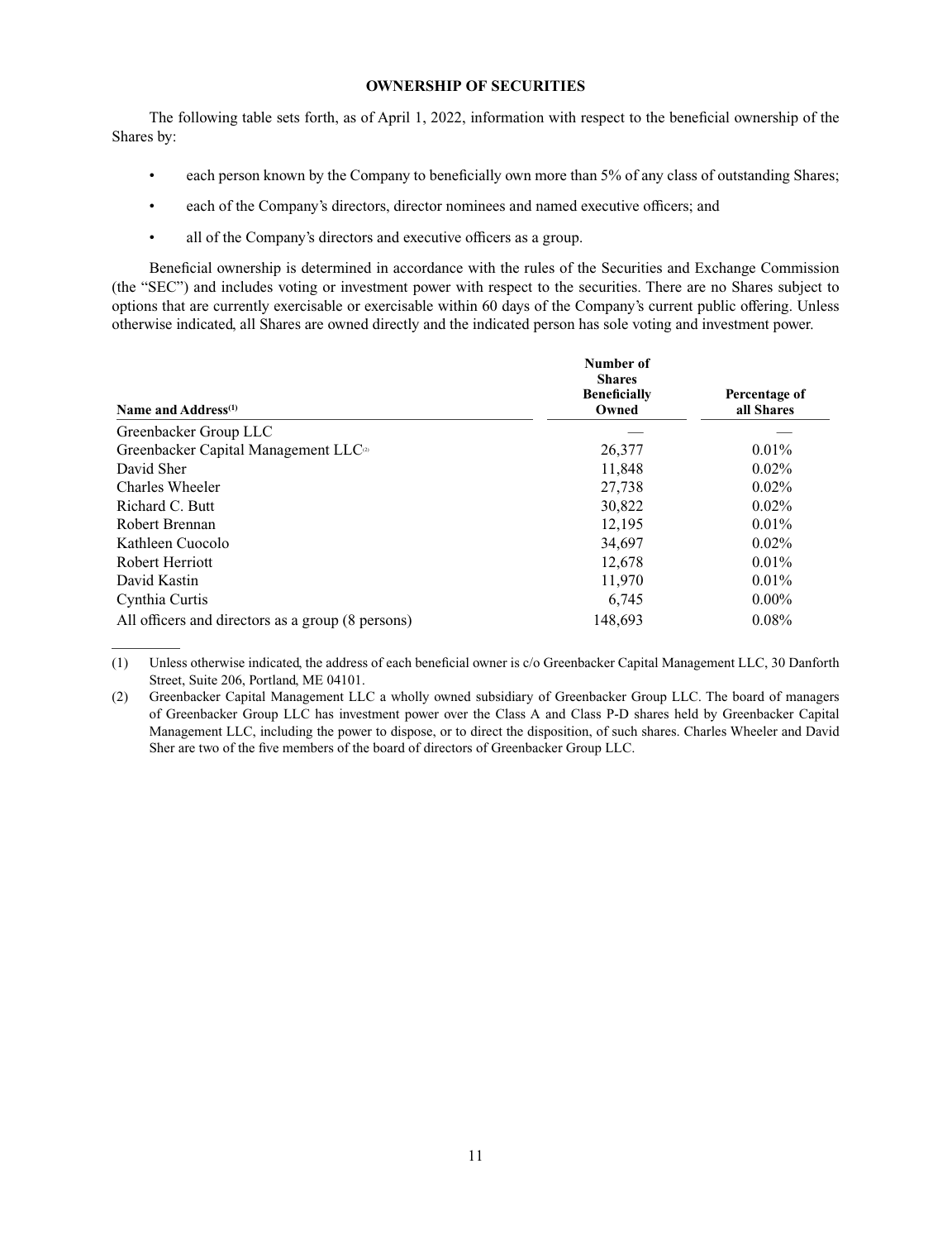# **PROPOSAL 1: ELECTION OF DIRECTORS**

The Company's members are being asked to consider the following seven individuals, all of whom are currently serving on the Company's Board of Directors, to serve as directors until the next Annual Meeting of Members or until their successors have been elected and qualified, subject to their earlier death, resignation, retirement, disqualification or removal from office:

| Name             | <b>Position with Greenbacker Renewable Energy Company LLC</b> |
|------------------|---------------------------------------------------------------|
| Robert Brennan   | Director                                                      |
| David Sher       | Director                                                      |
| Charles Wheeler  | Chief Executive Officer, President and Director               |
| Kathleen Cuocolo | Independent Director                                          |
| Cynthia Curtis   | Independent Director                                          |
| Robert Herriott  | Independent Director                                          |
| David M. Kastin  | <b>Independent Director</b>                                   |

The relevant experiences, qualifications, attributes and skills of each nominee that led our Board of Directors to recommend him or her as a nominee for director are described in the section entitled "Corporate Governance Matters" above.

All of the nominees have indicated their willingness to serve, if elected. However, if any nominee should be unable or unwilling to serve, the Board of Directors may designate a substitute nominee, in which case the persons designated as proxies will cast votes for the election of such substitute nominee. Alternatively, the Board of Directors may allow the vacancy to remain open until a suitable candidate is located and nominated or may adopt a resolution to decrease the authorized number of directorships.

The Company did not receive any member nominations for director. Proxies cannot be voted for more than the number of nominees named in this Proxy Statement.

### *Required Vote*

Director nominees are elected by a plurality of the votes cast at the Annual Meeting, meaning that the seven director nominees receiving the highest number of affirmative votes will be elected.

Votes will be counted by the inspector of election appointed for the Annual Meeting, who will separately count "FOR" votes, withheld votes and broker non-votes.

Brokers who hold Shares in street name have the discretionary authority to vote on certain "routine" items when they have not received instructions from their clients. If the organization that holds your Shares does not receive instructions from you on how to vote your Shares on the other matters being considered at the Annual Meeting, the organization that holds your Shares will inform the Company that it does not have the authority to vote on this matter with respect to your Shares. This is generally referred to as a "broker non-vote." Broker non-votes will be considered as represented for purposes of determining a quorum, but will not otherwise affect voting results. We encourage you to provide voting instructions to the organization that holds your Shares by carefully following the instructions provided in the Notice.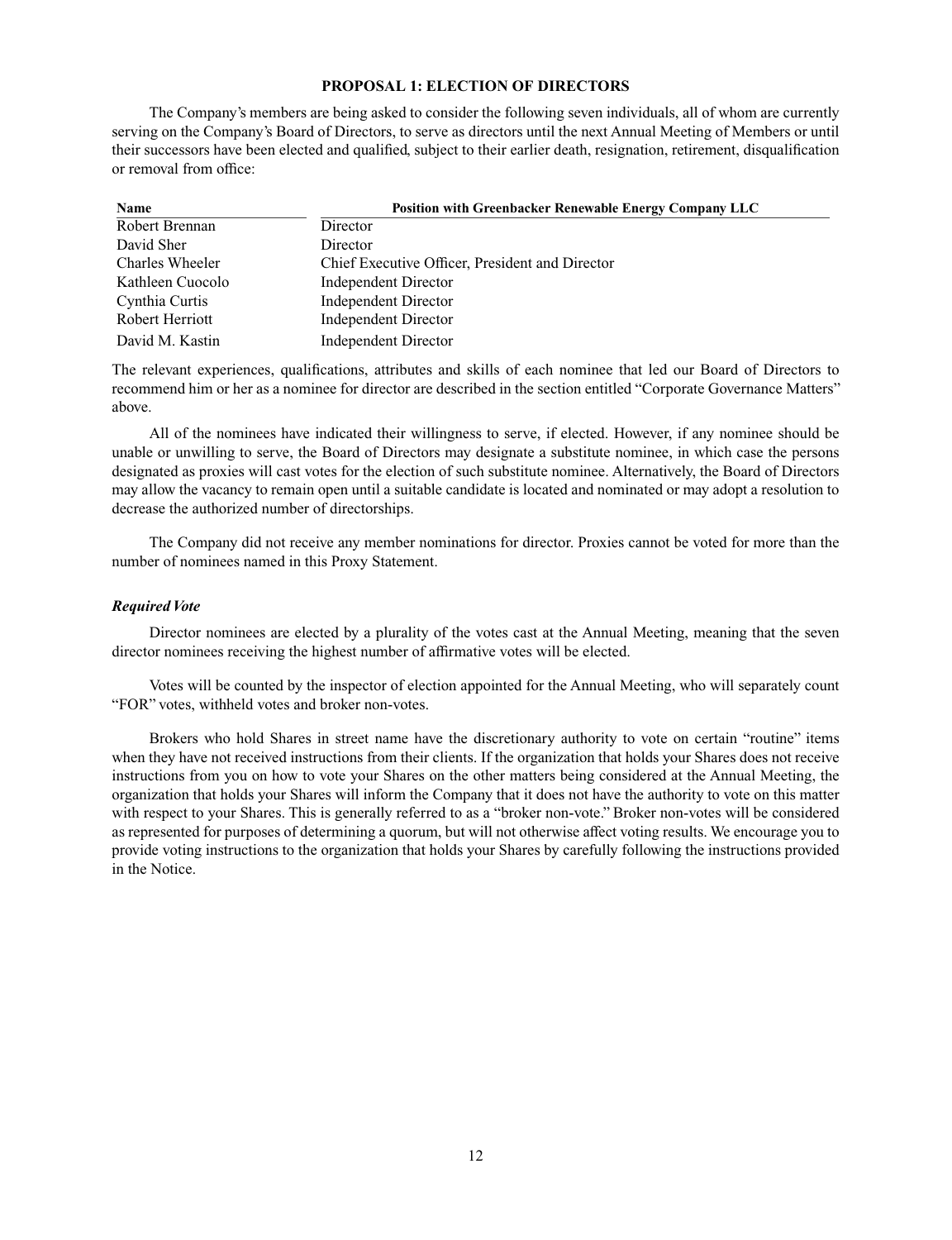#### **SUBMISSION OF MEMBER PROPOSALS**

The Company's operating agreement requires the Company to hold an annual meeting of members for the election of directors and the transaction of any business within the powers of the Company on a date and at a time set by the Company's Board of Directors. In addition, the Company will hold special meetings as required or deemed desirable or upon the request of the holders of at least 10% of the Company's outstanding Shares entitled to vote. Members may present proper proposals for inclusion in the Company's proxy statement and for consideration at the next annual meeting of members by submitting their proposals in writing to the Company's Secretary in a timely manner. For a member proposal to be considered for inclusion in the Company's proxy statement for the 2023 annual meeting of members, the Company's Secretary must receive the written proposal at the Company's principal executive offices no earlier than November 13, 2022 and no later than 5:00 P.M., Eastern Time, on December 13, 2022; provided, however, that in the event that the Company holds its 2023 annual meeting of members more than 30 days before or after the one-year anniversary date of the 2022 Annual Meeting, the Company will disclose the new deadline by which members proposals must be received under Item 5 of the Company's earliest possible Quarterly Report on Form 10-Q or, if impracticable, by any means reasonably calculated to inform members. In addition, member proposals must otherwise comply with the requirements of Rule 14a-8 of the Exchange Act. Such proposals also must comply with SEC regulations under Rule 14a-8 regarding the inclusion of member proposals in company-sponsored proxy materials. Proposals should be addressed to:

# Greenbacker Renewable Energy Company LLC 230 Park Avenue, Suite 1560 New York, NY 10169

Member proposals to be presented at the 2023 annual meeting of members, other than member proposals submitted pursuant to Exchange Act Rule 14a-8 for inclusion in the proxy statement for the 2023 annual meeting of members, must be received in writing at the Company's corporate offices no later than April 1, 2023 (45 days before the one-year anniversary of the date this proxy statement is mailed to you).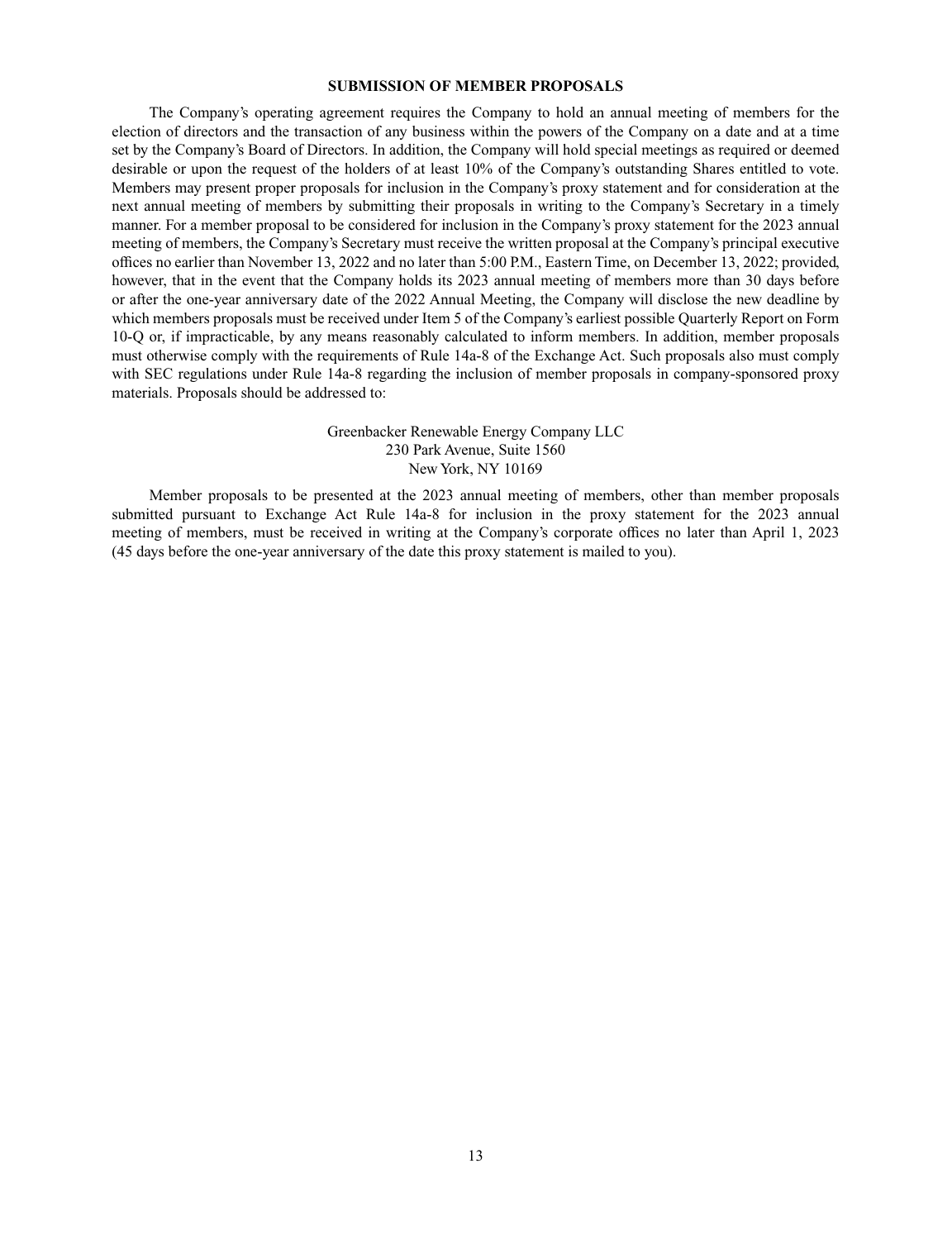# **DELIVERY OF PROXY MATERIALS TO HOUSEHOLDS**

The SEC has adopted rules that permit companies and intermediaries, such as brokers, to satisfy the delivery requirements for proxy statements and annual reports with respect to two or more members sharing the same address by delivering a single proxy statement addressed to those members. This process, which is commonly referred to as "householding," potentially provides extra convenience for members and cost savings for companies.

The Company and some brokers may be householding the Company's proxy materials by delivering a single proxy statement and annual report to multiple members sharing an address unless contrary instructions have been received from the affected members. Once you have received notice from your broker or the Company that they will be householding materials to your address, householding will continue until you are notified otherwise or until you revoke your consent. If at any time you no longer wish to participate in householding and would prefer to receive a separate proxy statement and annual report, or if you are receiving multiple copies of the proxy statement and annual report and wish to receive only one, please notify your broker if your shares are held in a brokerage account or the Company if you are a member of record. You can notify the Company by sending a written request by mail to Greenbacker Renewable Energy Company LLC, 230 Park Avenue, Suite 1560, New York, NY 10169 or by contacting the Company at (646) 720-9463. In addition, the Company will promptly deliver, upon request, a separate copy of the annual report and proxy statement to a member at a shared address to which a single copy of the documents was delivered.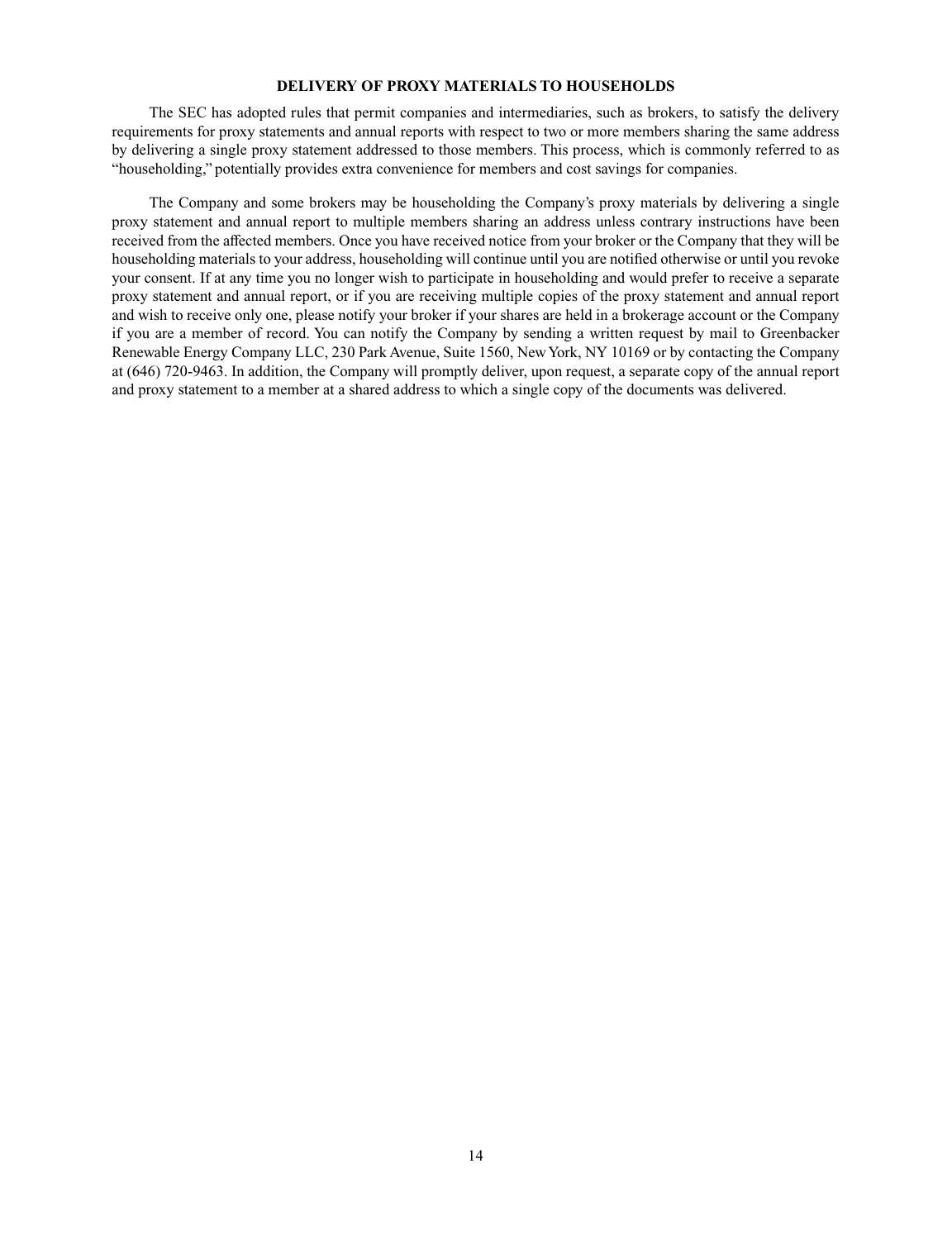## **OTHER MATTERS**

The Board of Directors of the Company knows of no other matters that may come before the Annual Meeting. If any other matters should properly come before the Annual Meeting, it is the intention of the persons named in the accompanying proxy to vote in accordance with their judgment on such matters. Such discretionary authority is conferred by the proxy.

In the Company's filings with the SEC, information is sometimes "incorporated by reference." This means that the Company is referring you to information that has previously been filed with the SEC, so the information should be considered as part of the filing you are reading. Based on SEC regulations, the Audit Committee Report specifically is not incorporated by reference into any other filings with the SEC.

# **Vote this proxy card TODAY! Your prompt response will save the expense of additional mailings.**

# GREENBACKER RENEWABLE ENERGY COMPANY LLC 230 Park Avenue, Suite 1560 New York, NY 10169

# NOTICE OF ANNUAL MEETING OF MEMBERS TO BE HELD ON MAY 31, 2022

This Proxy Statement is furnished in connection with the solicitation of proxies by the Board of Directors of Greenbacker Renewable Energy Company LLC, a Delaware limited liability company (the "Company"), for use at the Annual Meeting of Members of the Company to be held virtually at 9:00 A.M., Eastern Time, on Tuesday, May 31, 2022. The meeting can be accessed by visiting *www.proxypushcom/greenbacker* where you will be able to listen to the meeting live and vote online. This Proxy Statement and the accompanying materials are being mailed to member of record described below on or about May 16, 2022 and are available at *www.greenbackercapital.com/greenback er-renewable-energy-company.*

The undersigned hereby appoints Richard C. Butt as proxy of the undersigned with full power of substitution to attend the Annual Meeting and vote as designated on the reverse side all of the shares of limited liability company interests ("Shares") held of record by the undersigned. All properly executed proxies representing Shares received prior to the Annual Meeting will be voted in accordance with the instructions marked thereon.

# **Proposal No. 1: IF THE PROXY IS SIGNED, SUBMITTED, AND NO SPECIFICATION IS MADE, THE PROXY SHALL BE VOTED FOR THE PROPOSAL TO ELECT THE DIRECTORS. 1.**

If any other business is presented at the meeting, this proxy will be voted by the proxy in his best judgment, including a motion to adjourn or postpone the meeting to another time and/or place for the purpose of soliciting additional proxies. At the present time, the Board of Directors knows of no other business to be presented at the meeting. **Any member who has given a proxy has the right to revoke it at any time prior to its exercise.** Members who execute proxies may revoke them with respect to a proposal by attending the Annual Meeting and voting his or her Shares during the meeting, or by submitting a letter of revocation or a later-dated proxy to the Company at the above address prior to the date of the Annual Meeting.

# **PLEASE SIGN, DATE, AND RETURN PROMPTLY IN ENCLOSED ENVELOPE**

**Dated \_\_\_\_\_\_\_\_\_\_\_\_\_**

# Signature(s) (Title(s), if applicable) **(Sign in the Box)**

Note: Please sign exactly as your name appears on this Proxy. When signing in a fiduciary capacity, such as executor, administrator, trustee, attorney, guardian, etc., please so indicate. Corporate or partnership proxies should be signed by an authorized person indicating the person's title.